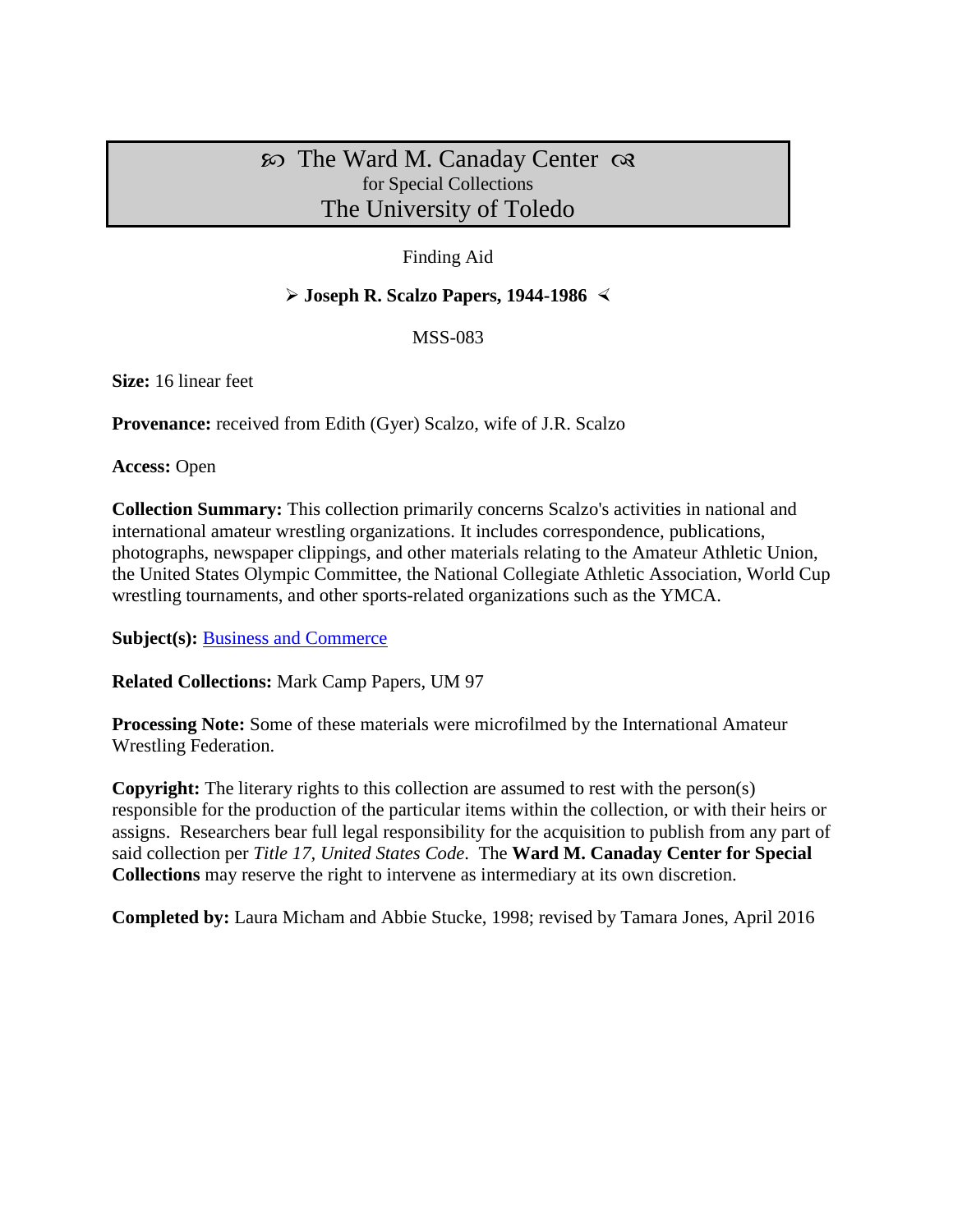# **Biographical Sketch**

Joseph Ralph Scalzo was born June 18, 1920 in Newton, New Jersey, where his father owned a monument company. Although his mother died when he was only three, he and his six sisters had a happy family life centered around music. By the eighth grade, Scalzo could sing and play the violin and all the brass instruments between the coronet and the tuba. His wrestling career, which came to consume much of his life, began in the third grade. Throughout high school and college, he was active in wrestling and other sports, as well as the glee club, band, orchestra, and a fraternity. Scalzo graduated from the University of Pennsylvania with a degree in chemical engineering in 1941 and immediately became a full-time employee of Sun Oil in Philadelphia.

In 1944, Scalzo was transferred to Sun Oil in Toledo, and shortly thereafter married Edith Gyer of Pennsylvania. They had six children, four girls and two boys. Within Sun Oil, Scalzo was promoted several times, retiring in 1978 with the position of Manager of Employee Relations and Plant Services.

Scalzo's love of wrestling and commitment to creating a local program led him to establish and coach a YMCA wrestling team in Toledo from 1944-1951. During this time, he enrolled in the University of Toledo's School of Law, graduating in 1948 with a Doctor of Jurisprudence (cum laude). Scalzo's association with the University led to his founding and coaching the university wrestling team (1949-1968), which never suffered a losing season under his direction.

In 1952, Scalzo began his national and international career in sports outside of his full-time job at Sun Oil. He served as a referee, a judge, or as a coach at several Olympic Games including Helsinki (1952), Melbourne (1956), Rome (1960), Tokyo (1964), and Mexico City (1968), and became a member of the Olympic Board of Directors Executive Committee in 1973.

Scalzo's interest in amateur athletics also led to his involvement in the Amateur Athletic Union (AAU). In this capacity he directed two world championship tournaments (1962 and 1966) in Toledo. From there he became president of the Ohio AAU, and eventually in 1973, president of the National AAU. At the same time, Scalzo also represented the U.S. in the International Amateur Wrestling Federation (FILA).

Wrestling and Sun Oil were not Scalzo's only interests. Among his other pursuits were his service as president of the Board of Trustees of the former Parkview Hospital and president of the Toledo Opera Association. He was a member of the boards of other civic organizations, including the North Toledo Old Timers Association and the Lake Erie Machine Co., Inc. He also served as a member of Toledo City Council from 1958-1960. In addition, Scalzo had an ongoing interest in furthering his education, graduating in 1961 from Columbia University's Executive Business Administration graduate program.

Despite retiring from Sun Oil in 1978, Scalzo did not stop working. He continued to inspire young athletes through the motivational speeches he gave and his continued efforts toward improving the AAU. Late in his life, Scalzo also became a Senior Partner in the Law Firm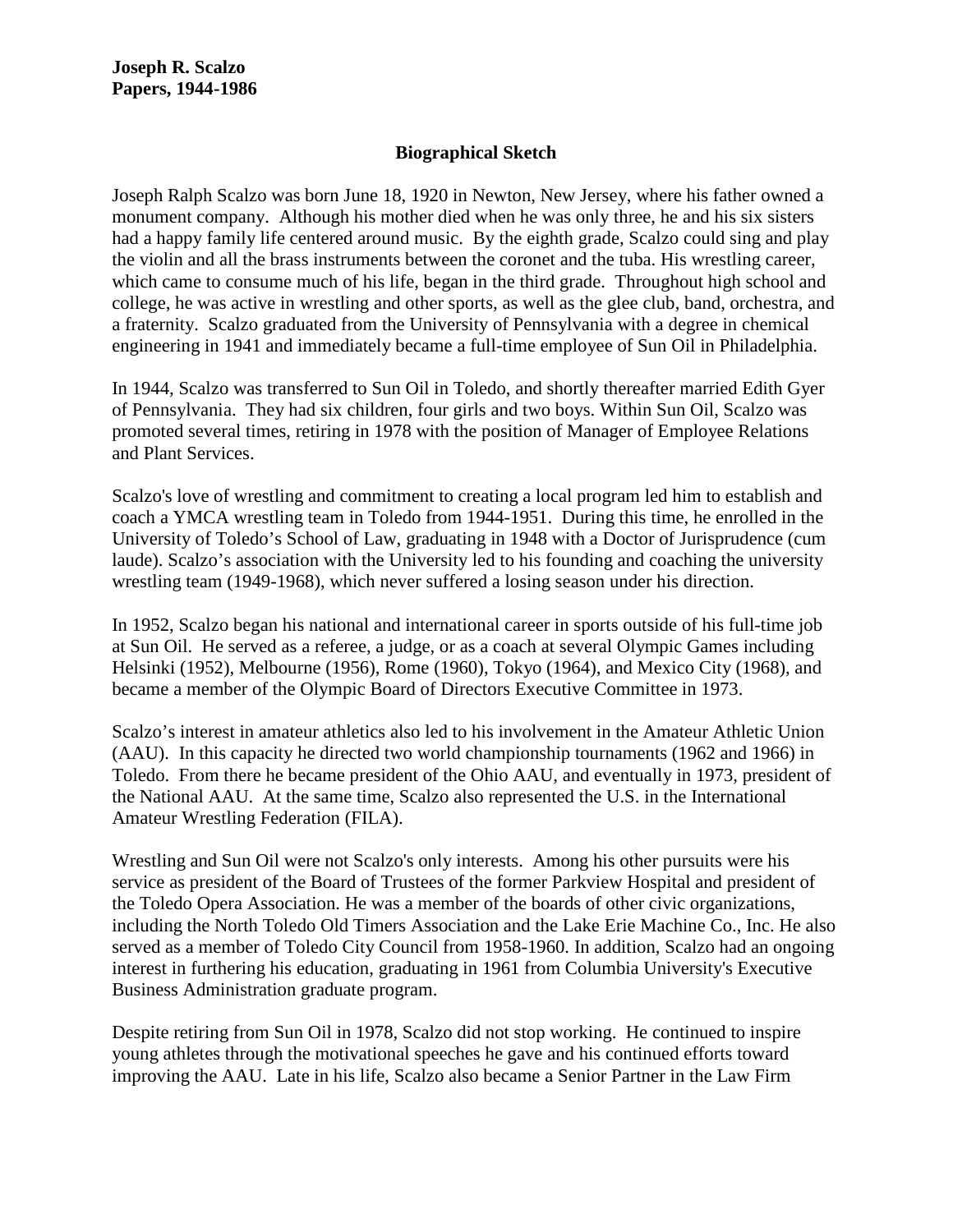Scalzo and Scalzo, and was President of the management and consulting firm Scalzo and Associates.

Joseph Scalzo died in 1986.

# **Biographical Outline**

| 1920      | Born on June 18 in Newton, New Jersey. Son of Joseph, Sr. and youngest of<br>seven children.                    |  |  |  |
|-----------|-----------------------------------------------------------------------------------------------------------------|--|--|--|
| 1929      | Began his wrestling career in elementary school.                                                                |  |  |  |
| 1934-1937 | Attended Newton High School. Participated in Football, Wrestling, Baseball,                                     |  |  |  |
|           | Orchestra, and Glee Club.                                                                                       |  |  |  |
| 1936      | New Jersey State High School Wrestling Champion                                                                 |  |  |  |
| 1937      | Attended Pennsylvania State University. Participated in Band, Orchestra, Glee<br>Club, Football, and Wrestling. |  |  |  |
| 1941      | Graduated from Penn State with a degree in Chemical Engineering.                                                |  |  |  |
| 1941      | Began career at Sun Oil in Philadelphia, Pennsylvania.                                                          |  |  |  |
| 1944      | Transferred to Sun Oil in Toledo, Ohio.                                                                         |  |  |  |
| 1944-1951 | Founder and coach of Toledo Central YMCA Wrestling Team.                                                        |  |  |  |
| 1944      | Attended the University of Toledo School of Law.                                                                |  |  |  |
| 1945      | June 23: Married Edith Gyer. (had six children: two boys, four girls)                                           |  |  |  |
| 1948      | Graduated from the University of Toledo with a Doctor of Jurisprudence                                          |  |  |  |
|           | (J.D., cum Laude) with a specialization in Labor, Corporate, and Patent Law.                                    |  |  |  |
| 1949-1968 | Founder and coach of University of Toledo Wrestling Program.                                                    |  |  |  |
| 1952      | Olympic Wrestling Official, Helsinki, Finland.                                                                  |  |  |  |
| 1952-1955 | Secretary of NCAA Coaches Association.                                                                          |  |  |  |
| 1952-1972 | Internationals Referee and Judge.                                                                               |  |  |  |
| 1953      | Founder of Greco-Roman Wrestling in the U.S.A.                                                                  |  |  |  |
| 1953-1962 | National AAU Greco-Roman Chairman.                                                                              |  |  |  |
| 1954      | Delegate to the AAU National Convention.                                                                        |  |  |  |
| 1955      | Selected as Toledo's Outstanding Young Man of the Year.                                                         |  |  |  |
| 1956      | U.S. Olympic Greco Roman Coach, Melbourne, Australia.                                                           |  |  |  |
| 1956      | Selected as one of Ohio's five Outstanding Young Men of the Year.                                               |  |  |  |
| 1957      | Selected as University of Toledo's Outstanding Alumnus.                                                         |  |  |  |
| 1957      | Promoted to Administrative Assistant to the Manager of Employee Relations.                                      |  |  |  |
| 1957-1961 | National Chief Justice of Delta Theta Phi Law Fraternity.                                                       |  |  |  |
| 1958-1960 | Elected Toledo City Councilman.                                                                                 |  |  |  |
| 1960      | Member of Wrestling Officials Jury of Appeals, Olympics, Rome, Italy.                                           |  |  |  |
| 1961      | Graduate of Columbia University's Graduate School in Executive Business<br>Administration.                      |  |  |  |
| 1962      | Managing Director of World Amateur Wrestling Championships, Toledo, Ohio.                                       |  |  |  |
| 1962      | FILA Highest World's Merit Award.                                                                               |  |  |  |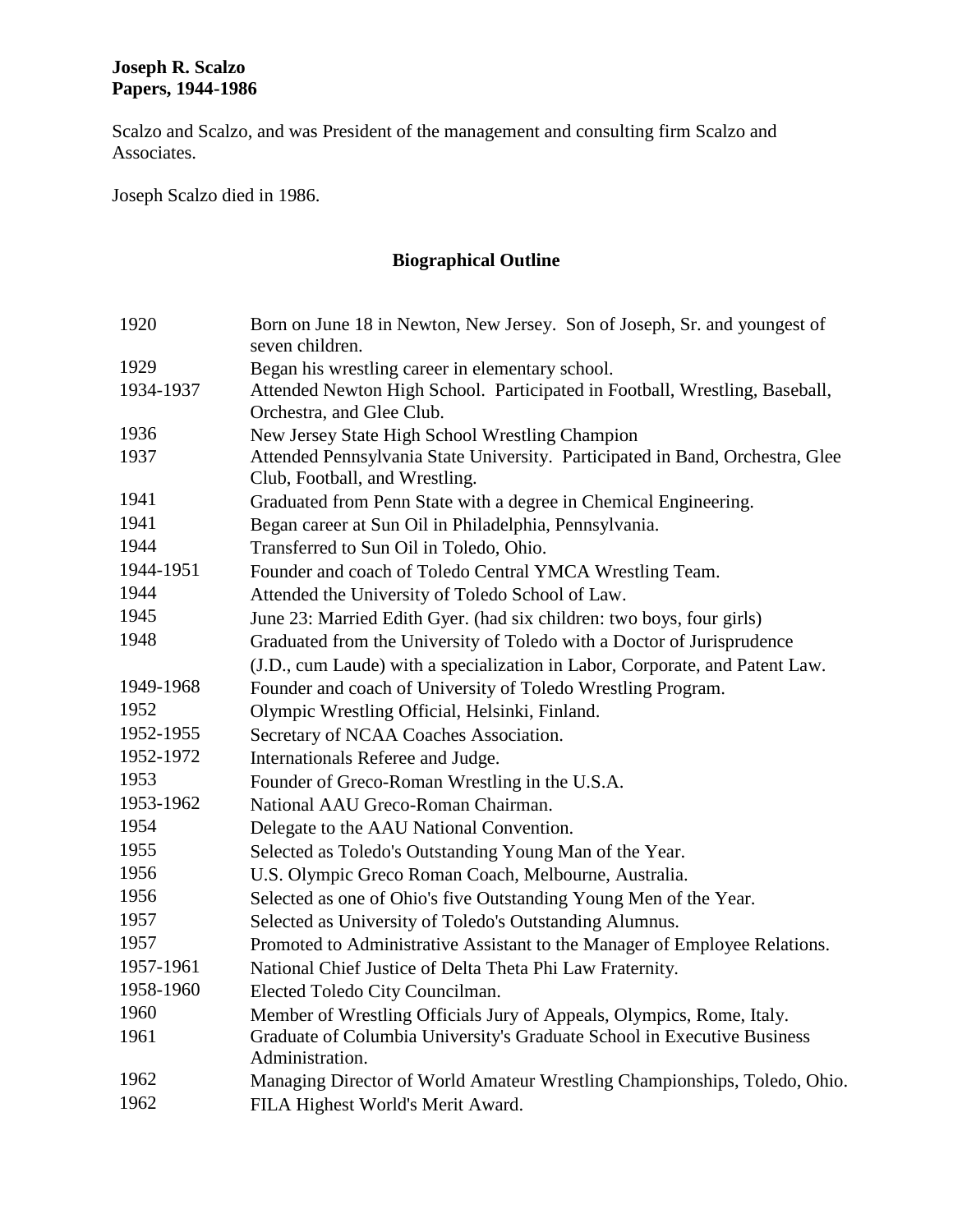| Elected National AAU Wresting Chairman.                                    |
|----------------------------------------------------------------------------|
| Wrestling Official, Olympics, Tokyo, Japan                                 |
| Member of the Helms Foundation Hall of Fame.                               |
| Promoted to Manager of Employee Relations.                                 |
| FILA Highest World's Merit Award.                                          |
| Managing Director of World Amateur Wrestling Championship, Toledo, Ohio    |
| Elected U.S. Representative of FILA.                                       |
| Wrestling Official, Olympics, Mexico.                                      |
| Elected President of the Board of Trustees of Parkview Hospital.           |
| Elected Secretary of the Board of Directors of Lake Erie Machine Co., Inc. |
| Elected President of the Ohio AAU.                                         |
| Elected Vice-President of the National AAU.                                |
| Promoted to Manager of Employee Relations and Plant Services.              |
| YMCA National Committee Chairman.                                          |
| FILA Highest World's Merit Award.                                          |
| Director of the World Cup of Amateur Wrestling, Toledo, Ohio.              |
| National President of the AAU.                                             |
| Elected U.S. Olympic Board of Directors, Executive Committee.              |
| Retired from Sun Oil.                                                      |
| Senior Partner of Law Firm Scalzo and Scalzo.                              |
| President of the management and consulting firm Scalzo and Associates.     |
| Died in Toledo, Ohio                                                       |
|                                                                            |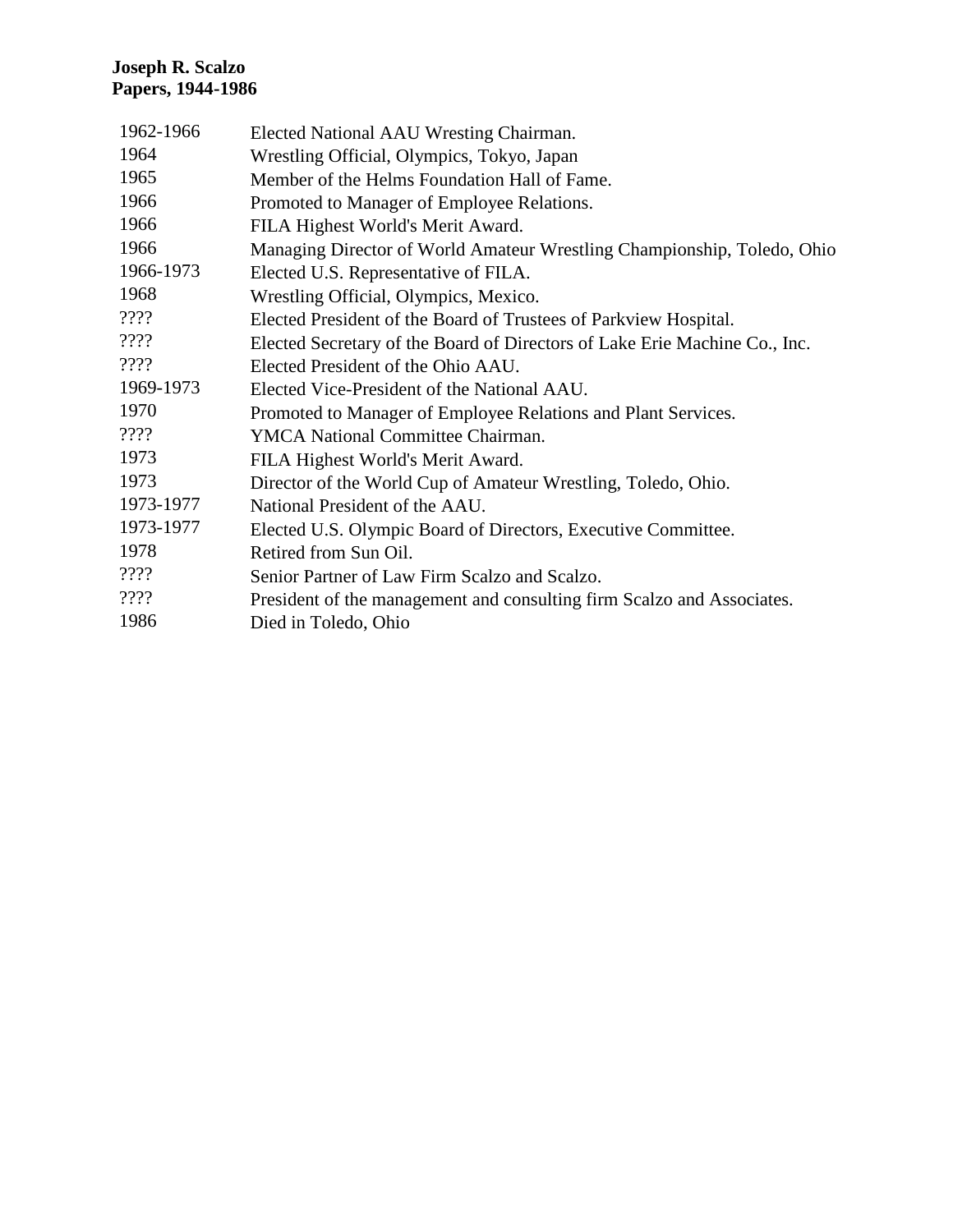#### **Scope and Content Note**

This collection is divided into eight series: **S1. Sun Oil**; **S2. University of Toledo**, **S3. Civic Interests**, **S4. YMCA**, **S5. Audio Cassettes**, **S6. United States Olympic Committee (USOC)**, **S7. Amateur Athletic Union/USOC;** and **S8. Amateur Athletic Union (AAU)**. The bulk of the materials are related to Scalzo's commitment and contributions to amateur wrestling on a local (series two and four), national, and international level (series five through eight). The remaining materials pertain to Scalzo's interest in music, motivational speaking, and civic organizations (series one, three, and five), as well as his career at Sun Oil (series one).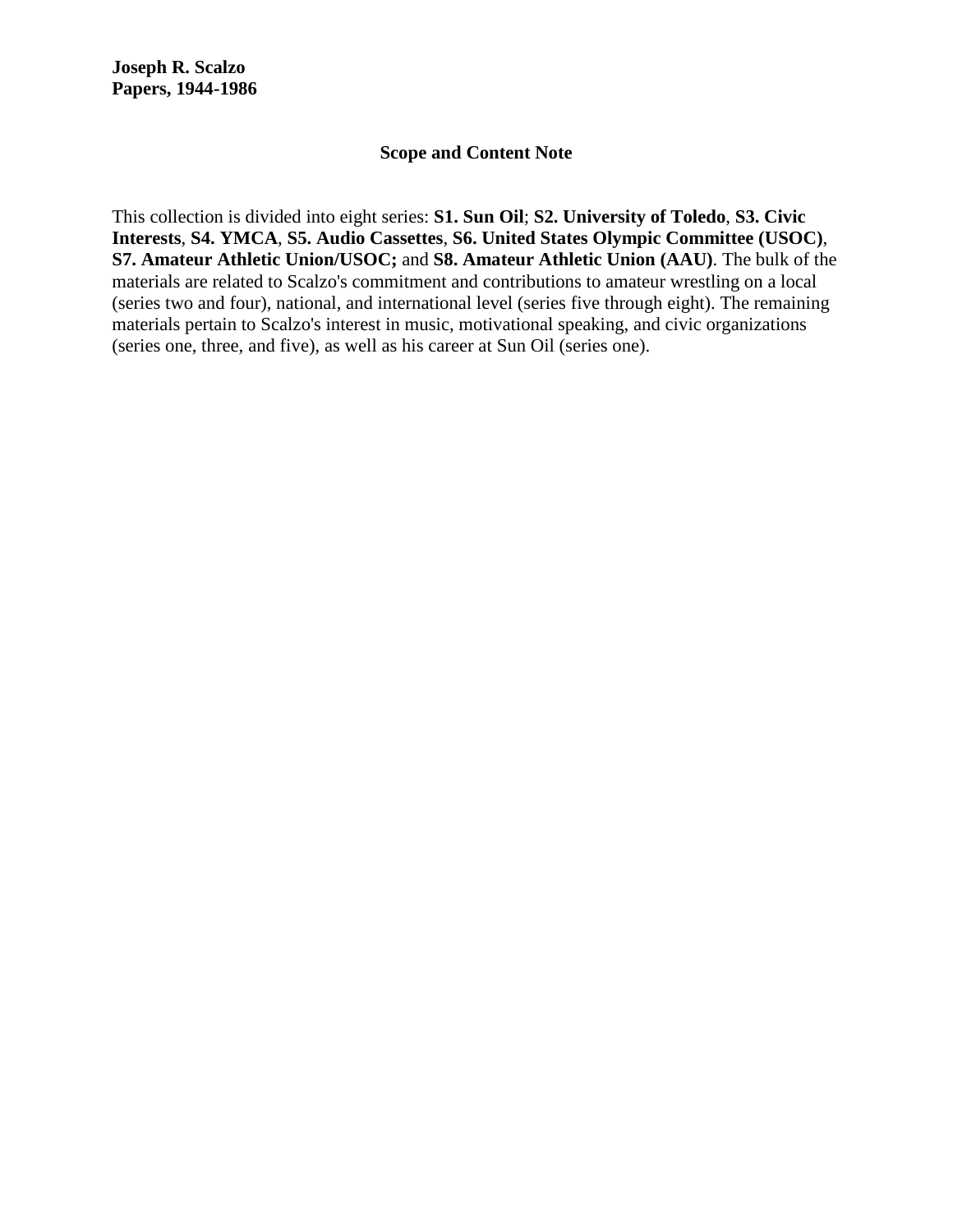# **Series List**

| <b>Series</b>  | <b>Description</b>                                                                                                                 |  |  |  |
|----------------|------------------------------------------------------------------------------------------------------------------------------------|--|--|--|
| S <sub>1</sub> | <b>Sun Oil</b>                                                                                                                     |  |  |  |
|                | 1944-1975, 1.2 linear feet.                                                                                                        |  |  |  |
|                | arranged alphabetically and by type                                                                                                |  |  |  |
|                |                                                                                                                                    |  |  |  |
|                | Divided into two subseries, Sun Oil Glee Club and Miscellaneous                                                                    |  |  |  |
|                | Office Files. The first subseries contains sheet music and song books                                                              |  |  |  |
|                | and one musical program. The second subseries consists of materials                                                                |  |  |  |
|                | maintained by Scalzo relating to human relations, employee<br>procedures, company policy, the field of industrial engineering, and |  |  |  |
|                | his work at Columbia University in the Executive Business                                                                          |  |  |  |
|                | Administrative graduate program.                                                                                                   |  |  |  |
|                |                                                                                                                                    |  |  |  |
| S <sub>2</sub> | <b>University of Toledo</b>                                                                                                        |  |  |  |
|                | 1952-1977, and undated, 2 linear inches.                                                                                           |  |  |  |
|                | arranged alphabetically and by type                                                                                                |  |  |  |
|                |                                                                                                                                    |  |  |  |
|                | Newspaper clippings, brochures, pamphlets, match results, and                                                                      |  |  |  |
|                | correspondence pertaining to the wrestling program established by                                                                  |  |  |  |
|                | Scalzo.                                                                                                                            |  |  |  |
|                |                                                                                                                                    |  |  |  |
| S <sub>3</sub> | <b>Civic Interests</b>                                                                                                             |  |  |  |
|                | 1953-1983, 6 linear inches                                                                                                         |  |  |  |
|                | arranged alphabetically                                                                                                            |  |  |  |
|                | Documents relating to the various organizations of which Scalzo                                                                    |  |  |  |
|                | was a member, the events in which he participated, and the local and                                                               |  |  |  |
|                | regional awards he won. The bulk of the materials relate to the                                                                    |  |  |  |
|                | contribution Scalzo made to the Toledo Opera Association.                                                                          |  |  |  |
|                |                                                                                                                                    |  |  |  |
| <b>S4</b>      | <b>YMCA</b>                                                                                                                        |  |  |  |
|                | 1953-1974, 5 linear inches                                                                                                         |  |  |  |
|                | arranged alphabetically and chronologically                                                                                        |  |  |  |
|                |                                                                                                                                    |  |  |  |
|                | Comprised of materials relating to the founding and development of                                                                 |  |  |  |
|                | the wrestling team including a lengthy run of correspondence,                                                                      |  |  |  |
|                | wrestling tournament reports, legal documents, and meetings                                                                        |  |  |  |
|                | proceedings.                                                                                                                       |  |  |  |
|                |                                                                                                                                    |  |  |  |
|                |                                                                                                                                    |  |  |  |
|                |                                                                                                                                    |  |  |  |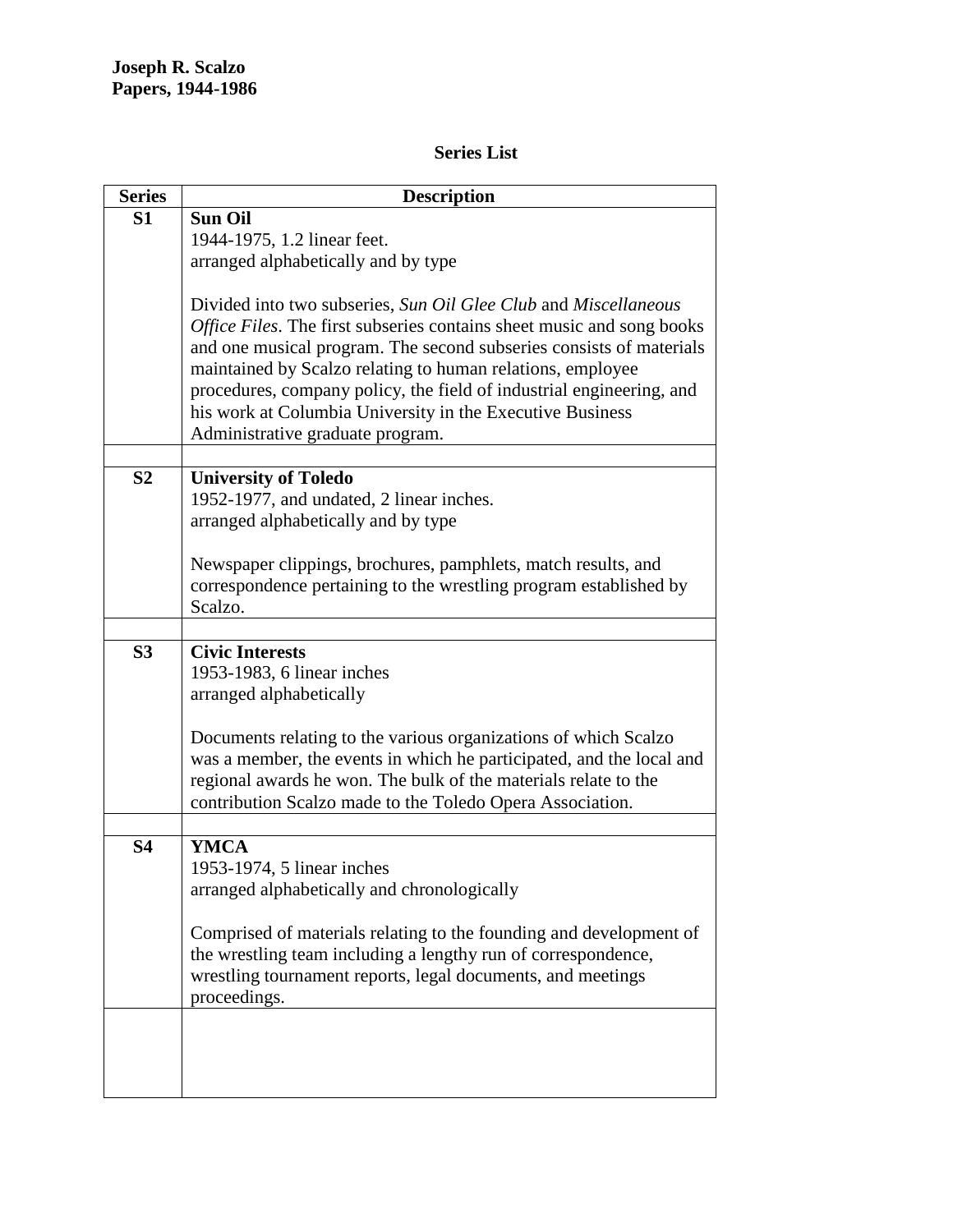| S <sub>5</sub> | <b>Audio Cassettes</b>                                                  |
|----------------|-------------------------------------------------------------------------|
|                | 1985 and undated, 8 linear inches                                       |
|                | arranged in creator order                                               |
|                |                                                                         |
|                | Consists of nine cassette tapes, primarily recordings of motivational   |
|                | speeches and lectures given by Scalzo, but also including various       |
|                | national anthems, music, athletic events, and an anniversary            |
|                |                                                                         |
|                | recording given to his wife, June 23, 1985.                             |
|                |                                                                         |
| <b>S6</b>      | <b>United States Olympic Committee (USOC)</b>                           |
|                | 1948-1982, 3 linear feet                                                |
|                | arranged by type, alphabetically, and chronologically                   |
|                |                                                                         |
|                | Divided into seven subseries, Correspondence, Ephemera, Financial       |
|                | Documents and Reports, Legal Documents and Reports, Printed             |
|                | Materials, Proceedings, and Reports, this extensive series              |
|                | documents nearly forty years of Olympic history as made and             |
|                | observed by Scalzo. The correspondence addresses the issues and         |
|                |                                                                         |
|                | concerns involved in creating a successful team such as fundraising,    |
|                | travel arrangements, tryouts, paid leave for athletes, and disputes.    |
|                | Financial documents consist mostly of materials relating to grant       |
|                | writing and other fundraising efforts. The Legal Documents              |
|                | subseries is noteworthy for its congressional hearings and bills        |
|                | relating to the U.S. Olympic program. Also included are USOC            |
|                | constitutions, by-laws, and other committee-generated documents.        |
|                | Printed Materials is comprised primarily of newsletters, handbooks,     |
|                | and guidebooks for most of the games in which Scalzo was                |
|                | involved. The Proceedings subseries documents the intricacies of        |
|                | administering the Olympic Games. It includes meeting minutes from       |
|                |                                                                         |
|                | a variety of groups such as the Junior Olympics, the Wrestling          |
|                | Committee, the Pan-American Games, and the Executive                    |
|                | Committee. The Reports subseries includes reports that Scalzo kept      |
|                | separately from financial and legal reports, though they may contain    |
|                | financial or legal information.                                         |
|                |                                                                         |
| S7             | <b>Amateur Athletic Union/USOC</b>                                      |
|                | 1963-1977, 6 linear inches                                              |
|                | arranged by type, alphabetically, and chronologically                   |
|                |                                                                         |
|                | The materials in this series are separate from the USOC and AAU         |
|                | series as they involve both organizations equally. The bulk of the      |
|                |                                                                         |
|                | materials consists of correspondence spanning the years 1963-1977       |
|                | that documents the evolution of the relationship between the two        |
|                | organizations. The only other materials in this series are related to a |
|                | senate hearing before the Committee on Commerce on February 1,          |
|                | 1968. The result of the hearing was "Pearson's Bill," a piece of        |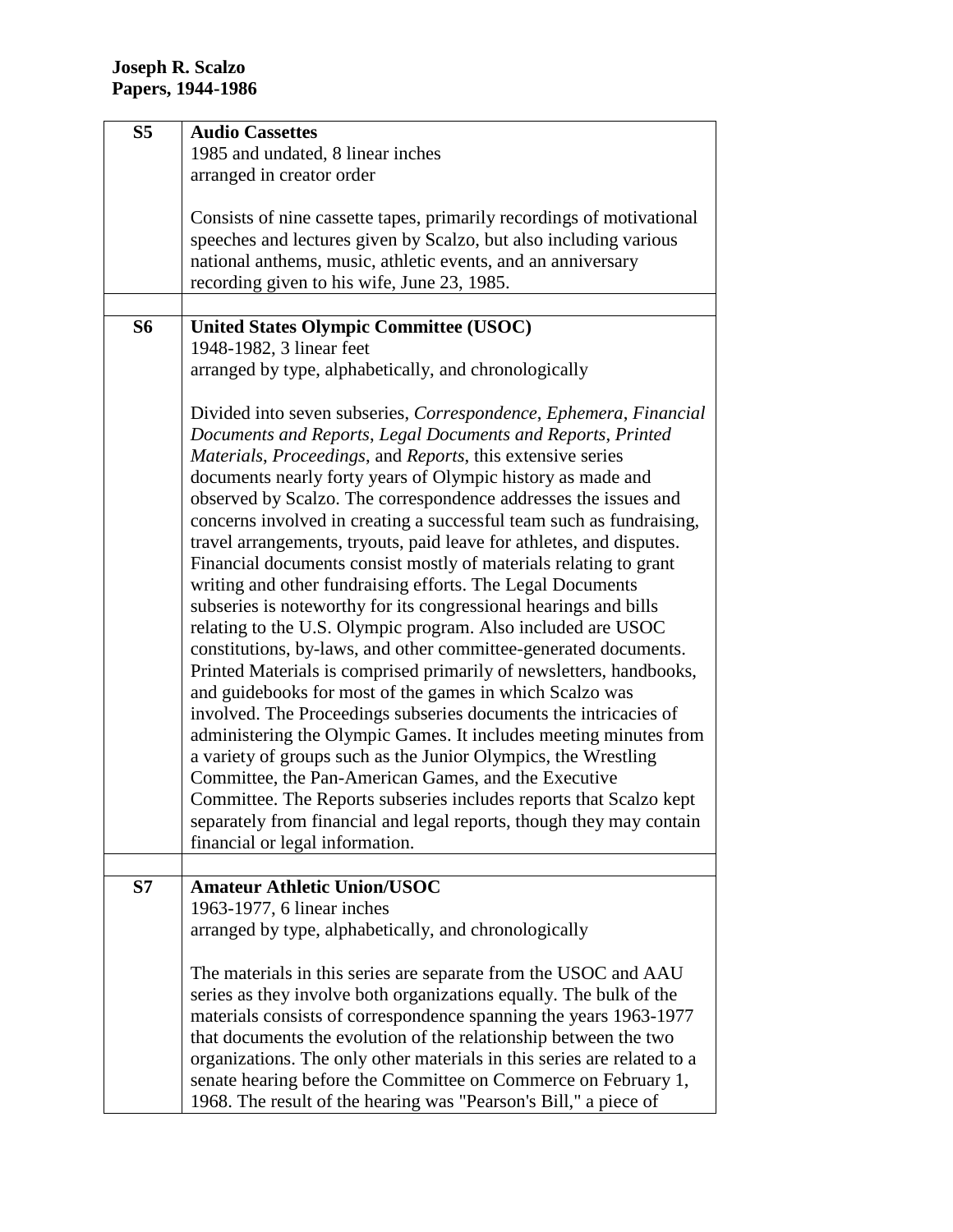|           | legislation that mandated that an independent board of arbitration be       |  |
|-----------|-----------------------------------------------------------------------------|--|
|           | established in order to consider disputes among the AAU, the                |  |
|           | National Collegiate Athletic Association, and other amateur athletic        |  |
|           | associations for the purpose of protecting amateur athletics.               |  |
|           |                                                                             |  |
| <b>S8</b> | <b>Amateur Athletic Union (AAU)</b>                                         |  |
|           | 1950-1986, 11 linear feet                                                   |  |
|           | arranged by type, alphabetically, and chronologically                       |  |
|           |                                                                             |  |
|           | The largest series in the collection, this record group consists of         |  |
|           | eight subseries: Correspondence (1951-1986), Financial Reports              |  |
|           | (1958-1985), Legal Documents (1958-1981), Photographic Material             |  |
|           | (1952-1983), Printed Material (1950-1986), Proceedings (1954-               |  |
|           | 1985), <i>Reports</i> (1951-1981), and <i>Subject Files</i> (1951-1983) all |  |
|           | relating to the many contributions Scalzo made to this international        |  |
|           | organization. The primary focus is wrestling, although swimming,            |  |
|           | gymnastics, and judo are among the sports that reaped the benefit of        |  |
|           | Scalzo's efforts.                                                           |  |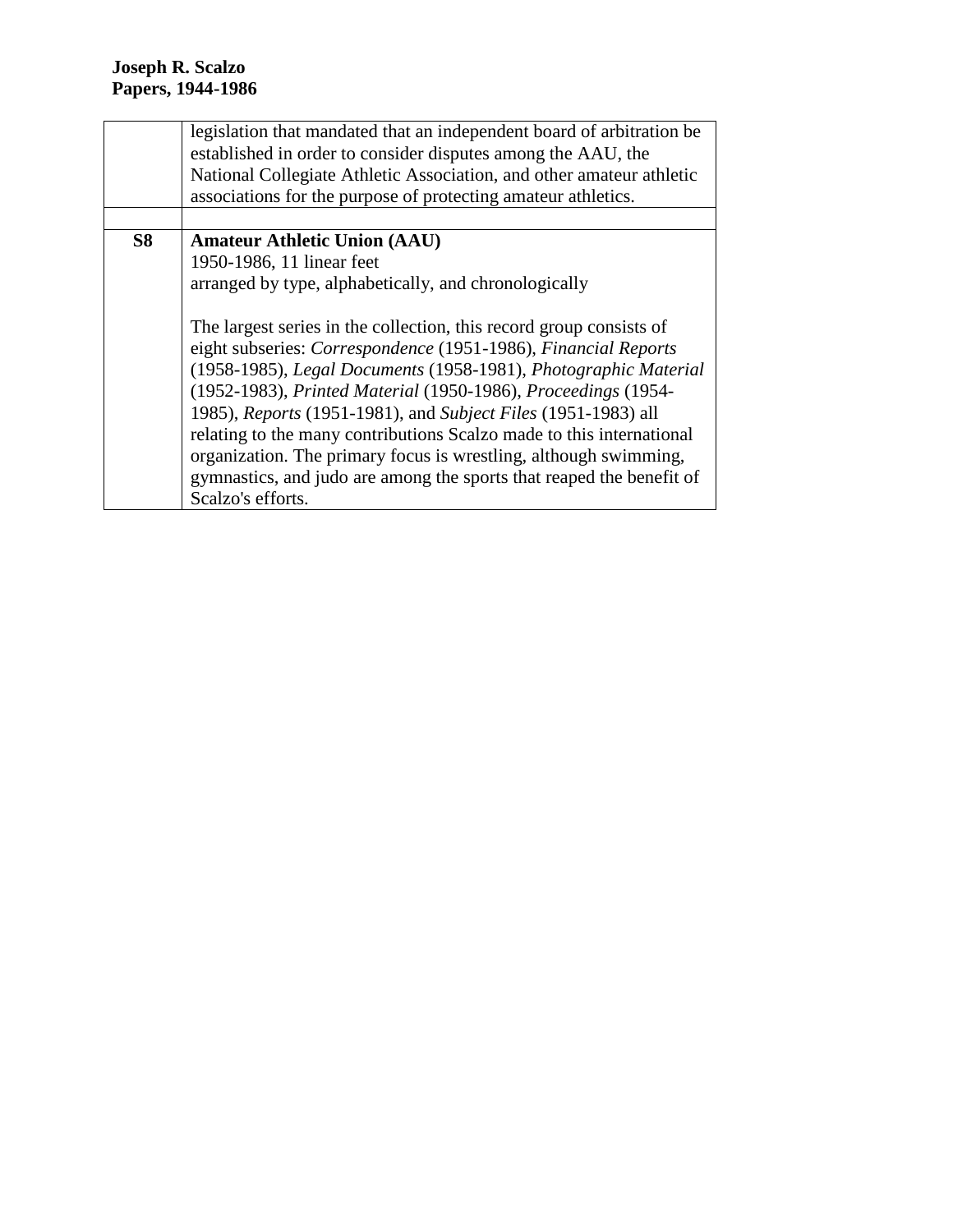# **Folder List**

| <b>Box</b>   | <b>Folder</b>  | <b>Item</b>                                               |
|--------------|----------------|-----------------------------------------------------------|
|              |                | <b>SERIES 1: SUN OIL</b>                                  |
|              |                | <b>Subseries A: Sun Oil Glee Club</b>                     |
| $\mathbf{1}$ | $\mathbf{1}$   | Fight Songs (Lyrics Only)                                 |
| $\mathbf{1}$ | $\overline{2}$ | In the Good Old Wintertime, Santa Claus is Coming to Town |
|              |                | (Lyrics Only)                                             |
| 1            | 3              | Information on Verna Canto, 1965                          |
| $\mathbf{1}$ | 4              | Music – American Airs                                     |
| $\mathbf{1}$ | 5              | Music – Bells of St. Mary                                 |
| $\mathbf{1}$ | 6              | Music - Christmas Music                                   |
| $\mathbf{1}$ | 7              | Music - Cornell Alma Mater                                |
| $\mathbf{1}$ | 8              | Music – Dear Land of Home                                 |
| $\mathbf{1}$ | 9              | Music – Jolly Sunmen                                      |
| $\mathbf{1}$ | 10             | Music - Kentucky Babe                                     |
| $\mathbf{1}$ | 11             | Music – Land of Hope and Glory                            |
| $\mathbf{1}$ | 12             | Music – Navy, Blue, and Gold                              |
| $\mathbf{1}$ | 13             | Music - Sleepy Hollow Tune                                |
| $\mathbf{1}$ | 14             | Music - Stouthearted Men                                  |
| $\mathbf{1}$ | 15             | Music - The Lost Chord                                    |
| $\mathbf{1}$ | 16             | Music - The Wood Collection of Christmas Carols           |
| 1            | 17             | Music – Whiffenpoof Song                                  |
| $\mathbf{1}$ | 18             | Music - White Xmas                                        |
| $\mathbf{1}$ | 19             | Music – Winter Song                                       |
| $\mathbf{1}$ | 20             | Program of the Sun Oil Minstrel, 1947                     |
| 1            | 21             | The Corned Beef and Cabbage Songfest (Lyrics Only)        |
|              |                |                                                           |
|              |                | <b>Subseries B: Miscellaneous</b>                         |
| 1            | 22             | Columbia University, 1961                                 |
| $\mathbf{1}$ | 23             | Employee Handbook, 1960                                   |
| $\mathbf{1}$ | 24             | Human Relations, 1944-1959                                |
| 1            | 25             | Industrial Engineering, 1960                              |
| 1            | 26             | Policy, 1963-1965                                         |
| 1            | 27             | Reports by Scalzo, 1947-1953                              |
| 1            | 28             | Sun Oil Directory, 1975                                   |
|              |                |                                                           |
|              |                | <b>SERIES 2: UNIVERSITY OF TOLEDO</b>                     |
| 1            | 29             | Brochures, Pamphlets, Wrestling Results, 1953-1977        |
| $\mathbf{1}$ | 30             | Wrestling Clippings, 1952-1964                            |
| $\mathbf{1}$ | 31             | Miscellaneous Correspondence, 1953-1977                   |
| 1            | 32             | Miscellaneous Printed Materials, 1951-1966, n.d.          |
|              |                |                                                           |
|              |                | <b>SERIES 3: CIVIC INTERESTS</b>                          |
| $\mathbf{1}$ | 33             | Alpha Phi Delta Fraternity, 1969-1970                     |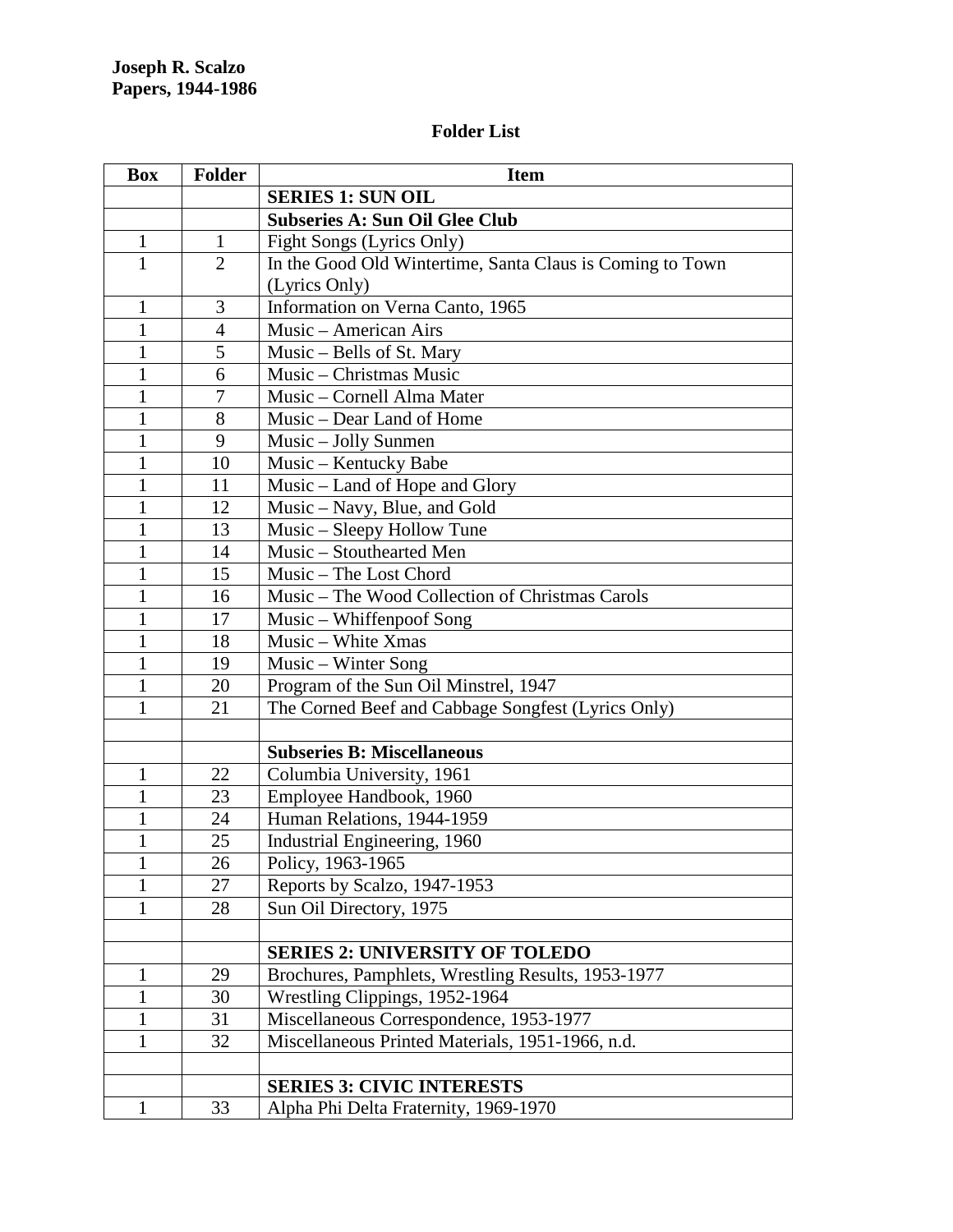| 1              | 34             | Banquet of Champions Programs, 1957-1968                          |
|----------------|----------------|-------------------------------------------------------------------|
| 1              | 35             | Banquet of Champions, 1964-1969                                   |
| $\mathbf{1}$   | 36             | Boy Scouts – Explorer Olympics, 1975                              |
| $\mathbf{1}$   | 37             | Boy Scouts – Fundraising, 1967-1968                               |
| $\mathbf{1}$   | 38             | Christopher Columbus Membership, n.d.                             |
| $\mathbf{1}$   | 39             | City Council Elections, 1957                                      |
| $\mathbf{1}$   | 40             | Communism in the United States, 1960-1962                         |
| $\mathbf{1}$   | 41             | Man of the Year, 1953-1955                                        |
| $\mathbf{1}$   | 42             | Ohio Society of Directors of Volunteer Services, 1978-1981        |
| $\mathbf{1}$   | 43             | Parkview Hospital, 1972-1982                                      |
| $\mathbf{1}$   | 44             | Special Olympics, 1975                                            |
| $\mathfrak{2}$ | $\mathbf{1}$   | Toledo Area Sportsmen Association, 1960-1962                      |
| $\mathbf{2}$   | $\overline{2}$ | Toledo Opera Association: A-E, 1982-1983                          |
| $\overline{2}$ | 3              | Toledo Opera Association: F-N, 1981-1983                          |
| $\overline{2}$ | $\overline{4}$ | Toledo Opera Association: O-Z, 1981-1984                          |
| $\overline{2}$ | 5              | Toledo Swim Club, Inc., 1968, 1973                                |
|                |                |                                                                   |
|                |                | <b>SERIES 4: YMCA</b>                                             |
| $\overline{2}$ | 6              | Correspondence, 1953-1962                                         |
| $\overline{2}$ | $\tau$         | Correspondence, 1963-1966                                         |
| $\overline{2}$ | 8              | Correspondence, 1967-1974                                         |
| $\overline{2}$ | 9              | Legal Documents, 1960s-1980s                                      |
| $\overline{2}$ | 10             | Printed Material, 1954-1974                                       |
| $\overline{2}$ | 11             | Proceedings, 1953-1969                                            |
| $\overline{2}$ | 12             | Toledo Branch, 1962                                               |
| $\overline{2}$ | 13             | Wrestling Tournament Reports, 1954-1970                           |
|                |                |                                                                   |
|                |                | <b>SERIES 5: AUDIO CASSETTES</b>                                  |
| Small          | $\ast$         | Tape #1 – "My Anniversary Gift To Edie With Love, June 23,        |
| box in         |                | 1985"                                                             |
| Box 2          |                |                                                                   |
|                | ∗              | Tape #2 – Illegible Title; music with Scalzo speaking and singing |
|                | $\ast$         | Tape #3 - "Dream" - Speech beginning "Have you ever lived a       |
|                |                | dream? I have."                                                   |
|                | $\ast$         | Tape $#4$ – "Music- 1-Peg of my heart 2- This time" – All Music,  |
|                |                | Side $1 & 2$                                                      |
|                | $\ast$         | Tape #5 Side 1 - No title - University of Toledo/ Bowling Green   |
|                |                | basketball game (partial game coverage)                           |
|                | $\ast$         | Tape #5 Side $2 -$ "11/10/66 Am Legion Speech 15 min" - Speech    |
|                |                | to the American Legion                                            |
|                | $\ast$         | Tape #6 - Side 1- "Engineering & NAW for TV Lecture 11/1985"      |
|                | $\ast$         | Tape #6 - Side 2- "FILA 1-A" - Speech to City Council, and Scalzo |
|                |                | running a FILA meeting                                            |
|                | $\ast$         | Tape #7- "Alphabet to Success Radio Program" – Speech given by    |
|                |                | Scalzo (tape 1; recorded on both sides)                           |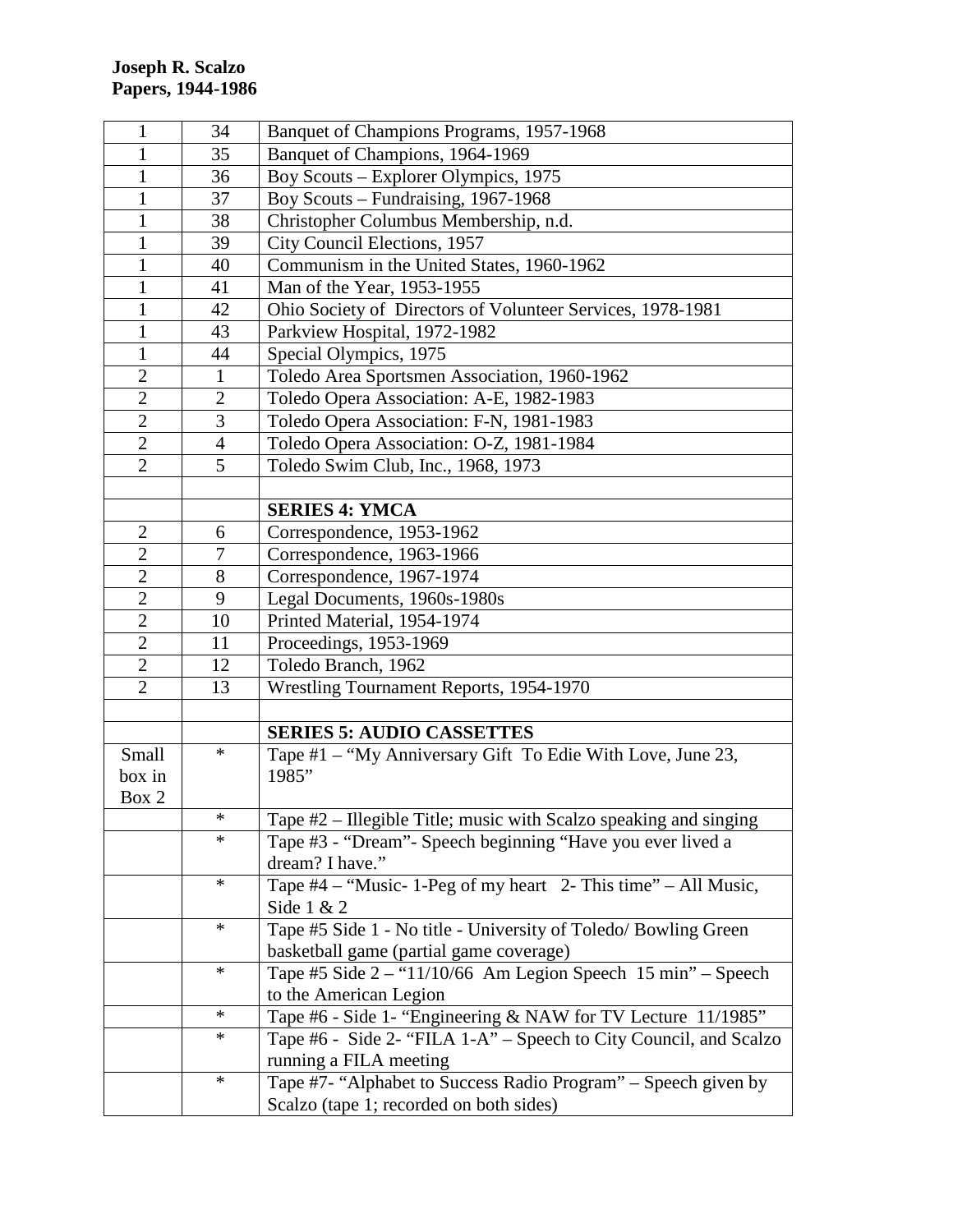|                | $\ast$         | Tape #8- "Alphabet to Success" (tape 2)                               |
|----------------|----------------|-----------------------------------------------------------------------|
|                | ∗              | Tape #9- "Side 1- National Anthems, various (see tape insert for list |
|                |                | of countries on sides 1 and 2 of this tape)                           |
|                | $\ast$         | Tape #9- "Side 2 - National Anthems, various                          |
|                |                |                                                                       |
|                |                | <b>SERIES 6: UNITED STATES OLYMPIC COMMITTEE</b>                      |
|                |                | (USOC)                                                                |
|                |                | <b>Subseries A: Correspondence</b>                                    |
| $\overline{c}$ | 14             | Correspondence: A-L, n.d.                                             |
| $\overline{c}$ | 15             | Correspondence: M-Z, n.d.                                             |
| $\overline{2}$ | 16             | Correspondence: from Joe Scalzo, 1970-1972                            |
| $\overline{3}$ | $\mathbf{1}$   | Dean Rockwell, 1962-1963                                              |
| $\overline{3}$ | $\overline{2}$ | Fundraising, 1963-1964, 1968-1969                                     |
| $\overline{3}$ | 3              | International Sports, 1963-1973                                       |
| $\overline{3}$ | $\overline{4}$ | Junior Olympics, 1962-1974                                            |
| $\overline{3}$ | 5              | Olympic Boxing Tryouts, 1968                                          |
| $\overline{3}$ | 6              | Paid Leave for Athletes, 1974-1976                                    |
| $\overline{3}$ | 7              | Paid Leave for Athletes, 1974-1978                                    |
| $\mathfrak{Z}$ | 8              | Paid Leave for Athletes, 1975-1978                                    |
| $\overline{3}$ | 9              | Paid Leave for Athletes, 1976-1979                                    |
| 3              | 10             | Pan-American Games, 1963-1977                                         |
| $\overline{3}$ | 11             | Pan-American Games, 1975                                              |
| 3              | 12             | Regional Wrestling Tryouts, 1964                                      |
| 3              | 13             | Special Hospitality – Montreal Committee, 1976                        |
| 3              | 14             | Tokyo Trip, 1964                                                      |
| $\overline{3}$ | 15             | United States Wrestling Federation (USWF), 1968-1973                  |
| $\overline{3}$ | 16             | US Congressional Hearings, 1973                                       |
| $\overline{3}$ | 17             | USOC Tax Exemption, 1976                                              |
| $\overline{3}$ | 18             | USOC Wrestling Committee, 1964-1970                                   |
| $\overline{3}$ | 19             | USOC Wrestling Committee, 1972-1976                                   |
| $\overline{3}$ | 20             | Wrestling Committee, 1959-1960                                        |
| $\mathfrak{Z}$ | 21             | Wrestling Dispute, 1980                                               |
| 3              | 22             | YMCA Wrestling, 1969-1978                                             |
| 3              | 23             | Miscellaneous Correspondence, 1963-1973                               |
| $\overline{3}$ | 24             | Miscellaneous Correspondence, 1972-1975                               |
|                |                |                                                                       |
|                |                | <b>Subseries B: Ephemera</b>                                          |
| 3              | 25             | Metal Coins from Moscow Olympics, 1980                                |
| $\overline{3}$ | 26             | US Olympic Team Contributor Plaque, n.d.                              |
|                |                |                                                                       |
|                |                | <b>Subseries C: Financial Documents and Reports</b>                   |
| 3              | 27             | Development Fund Grant, 1977                                          |
| $\overline{3}$ | 28             | Junior Olympics, 1971                                                 |
| 3              | 29             | Special Hospitality - Montreal Committee, 1976                        |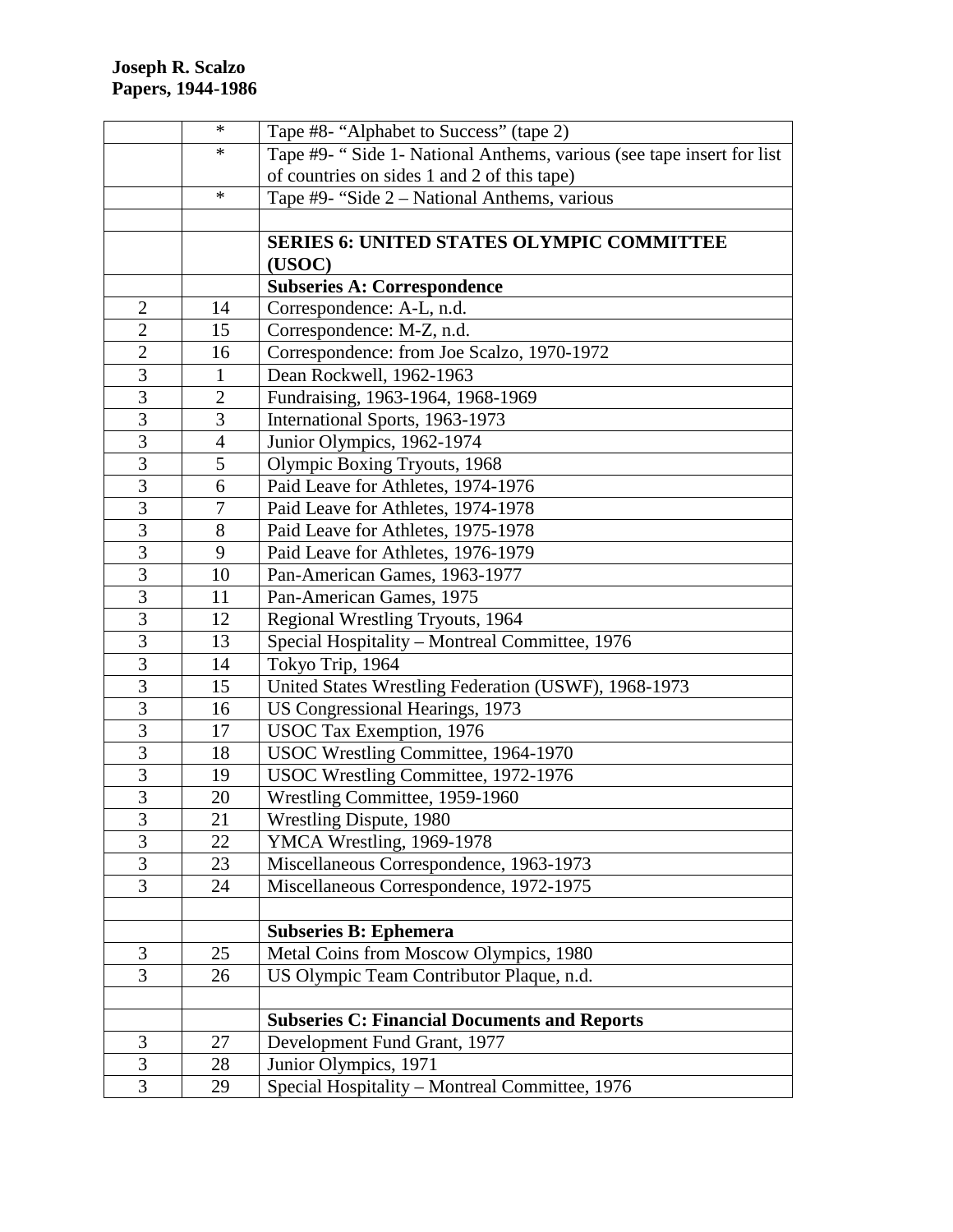| 3                       | 30             | <b>USOC Development Fund Grant Applications, 1973</b>           |
|-------------------------|----------------|-----------------------------------------------------------------|
| $\overline{3}$          | 31             | Miscellaneous Documents, 1973                                   |
| $\overline{3}$          | 32             | Miscellaneous Reports, 1969-1976                                |
| $\overline{3}$          | 33             | Miscellaneous Reports, 1973, 1977                               |
|                         |                |                                                                 |
|                         |                | <b>Subseries D: Legal Documents and Reports</b>                 |
| 3                       | 34             | Amendments - Information for 12/74 Meeting, 1974                |
| 3                       | 35             | Amendments to USOC By-laws and Constitution, 1975               |
| $\overline{3}$          | 36             | Constitution, By-laws, and General Rules of USOC, 1969-1974     |
| $\overline{3}$          | 37             | Sports Budget/Development Committee Meeting, 1974               |
| 3                       | 38             | Sports Budget/Development Committee Policy Statement, 1975(?)   |
| $\overline{3}$          | 39             | US Congressional Hearings, 1973 (1 of 2)                        |
| $\overline{3}$          | 40             | US Congressional Hearings, 1973 (2 of 2)                        |
| $\overline{3}$          | 41             | US House of Representatives and Senate Bills, n.d.              |
| $\overline{3}$          | 42             | USOC Constitution and By-laws, 1981                             |
| $\overline{3}$          | 43             | USOC Constitution and By-laws, n.d.                             |
| $\overline{3}$          | 44             | <b>Wrestling Dispute, 1980</b>                                  |
|                         |                |                                                                 |
|                         |                | <b>Subseries E: Printed Materials</b>                           |
| 3                       | 45             | Certificate of Appreciation for Service for the Years 1969-1973 |
| 3                       | 46             | Draft Environmental Impact Statement - 1980 Olympic Winter      |
|                         |                | Games: Lake Placid, NY, 1976                                    |
| $\overline{4}$          | $\mathbf{1}$   | Fundraising, 1964                                               |
| $\overline{4}$          | $\overline{2}$ | Handbook on the Biathlon, 1972                                  |
| 4                       | 3              | Junior Olympics, 1963-1975                                      |
| $\overline{4}$          | $\overline{4}$ | "News from the USOC" Newsletter, 1971-1975                      |
| $\overline{4}$          | 5              | News Releases, 1976(?)                                          |
| $\overline{4}$          | 6              | Newspaper Clippings, 1972-1974, 1977                            |
| $\overline{4}$          | 7              | Official Olympic Guide by John V. Grombach, 1980                |
| $\overline{4}$          | $8\,$          | Olympiad Speech, 1964                                           |
| $\overline{\mathbf{4}}$ | 9              | Olympic Boxing Tryouts, 1968                                    |
| $\overline{4}$          | $10\,$         | Olympic Rules and Regulations, 1974                             |
| 4                       | 11             | Olympic Summer Games: Montreal, Canada, 1976                    |
| 4                       | 12             | Olympic Summer Games: Munich, Germany, 1972                     |
| $\overline{4}$          | 13             | Olympic Summer Games Handbook: Montreal, Canada, 1976 (1 of     |
|                         |                | 2)                                                              |
| 4                       | 14             | Olympic Summer Games Handbook: Montreal, Canada, 1976 (2 of     |
|                         |                | 2)                                                              |
| 4                       | 15             | Olympic Winter Games: Innsbruck, Austria, 1976                  |
| 4                       | 16             | Olympic Winter Games Handbook: Innsbruck, Austria, 1976         |
| 4                       | 17             | Pan-American Wrestling Tryouts, 1959, 1963, 1971                |
| 4                       | 18             | President's Commission News, 1976                               |
| $\overline{4}$          | 19             | President's Commission on Olympic Sports: 4th Commission        |
|                         |                | Meeting, 1976 (1 of 2)                                          |
|                         |                |                                                                 |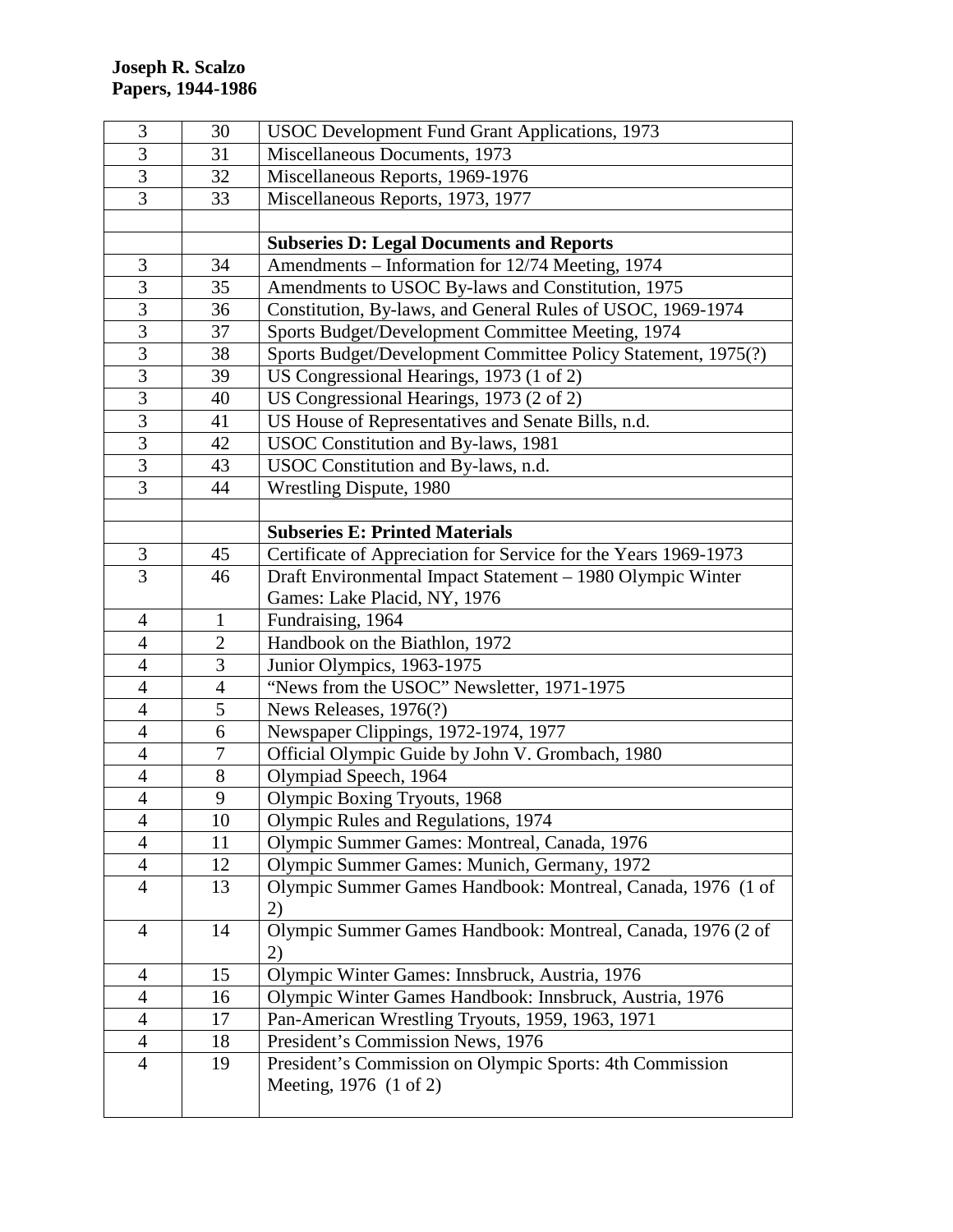| $\overline{4}$ | 20             | President's Commission on Olympic Sports: 4th Commission         |
|----------------|----------------|------------------------------------------------------------------|
|                |                | Meeting, 1976 (2 of 2)                                           |
| $\overline{4}$ | 21             | Regional Wrestling Tryouts, 1964                                 |
| $\overline{4}$ | 22             | Speeches and Speech Material, 1954-1977 (1 of 2)                 |
| $\overline{4}$ | 23             | Speeches and Speech Material, 1954-1977 (2 of 2)                 |
| $\overline{4}$ | 24             | Tokyo, Japan, 1964                                               |
| $\overline{4}$ | 25             | United States Wrestling Federation (USWF), 1973-1975             |
| $\overline{4}$ | 26             | US Congressional Hearings, 1973                                  |
| $\overline{4}$ | 27             | US Olympic Association Newsletter, 1959-1970                     |
| $\overline{4}$ | 28             | US Olympic Track and Field Program, 1956                         |
| $\overline{4}$ | 29             | USOC - IOA (International Olympic Academy), 1973                 |
| $\overline{4}$ | 30             | USOC Newsletter, 1971-1974                                       |
| $\overline{4}$ | 31             | USOC Wrestling Committee, 1972,1976                              |
| $\overline{4}$ | 32             | Miscellaneous Programs, Pamphlets, Entry Forms, and Regulations, |
|                |                | 1969, 1974-1976, n.d.                                            |
|                |                |                                                                  |
|                |                | <b>Subseries F: Proceedings</b>                                  |
| 4              | 33             | Committee Meeting, 2/1974                                        |
| 4              | 34             | Committee Meeting, 6/1974                                        |
| $\overline{4}$ | 35             | Executive Committee Meeting, 9/1974                              |
| $\overline{4}$ | 36             | Executive Committee Meeting, 12/1974                             |
| $\overline{4}$ | 37             | Executive Committee Meeting, 3/1975                              |
| $\overline{4}$ | 38             | Fundraising Committee, 1963                                      |
| $\overline{4}$ | 39             | General Committee Meetings, 1965-1966, 1971, 1973                |
| $\overline{4}$ | 40             | Junior Olympics, 1948, 1970-1982                                 |
| $\overline{5}$ | $\mathbf{1}$   | Meeting Agendas and Schedules, 1974, 1976-1978                   |
| $\overline{5}$ | $\mathbf{2}$   | Meeting Minutes and Summaries, 1974 (1of 2)                      |
| $\overline{5}$ | 3              | Meeting Minutes and Summaries, 1974 (2of 2)                      |
| $\overline{5}$ | $\overline{4}$ | Membership Records, 1971-1980                                    |
| $\overline{5}$ | 5              | Olympic Boxing Trials, 1968                                      |
| $\overline{5}$ | 6              | Pan-American Games, 1975, 1978 (in Spanish)                      |
| 5              | $\sqrt{ }$     | Pan-American Trials, 1971                                        |
| 5              | 8              | Programs and Agendas for Biennial Meetings, 1971                 |
| $\overline{5}$ | 9              | Restructuring Meeting, 6/1974                                    |
| 5              | 10             | Sports/ Development Committee Meeting, 1975                      |
| $\overline{5}$ | 11             | <b>USCSC Wrestling Games Committee Minutes, 1972</b>             |
| 5              | 12             | USOC Meetings, 1975                                              |
| $\overline{5}$ | 13             | USOC Officers' Meeting, 1/1974                                   |
| $\mathfrak s$  | 14             | USOC Officers' Meeting, 6/1974                                   |
| $\overline{5}$ | 15             | USOC Wrestling Committee Agendas and Minutes, 1970, 1972-        |
|                |                | 1975                                                             |
| 5              | 16             | USOC Wrestling Committee Minutes, 1959, 1963-1964, 1968          |
| $\overline{5}$ | 17             | USOC Wrestling Committee Meeting Minutes, 1973-1974              |
| 5              | 18             | Miscellaneous Proceedings, 1969-1975                             |
|                |                |                                                                  |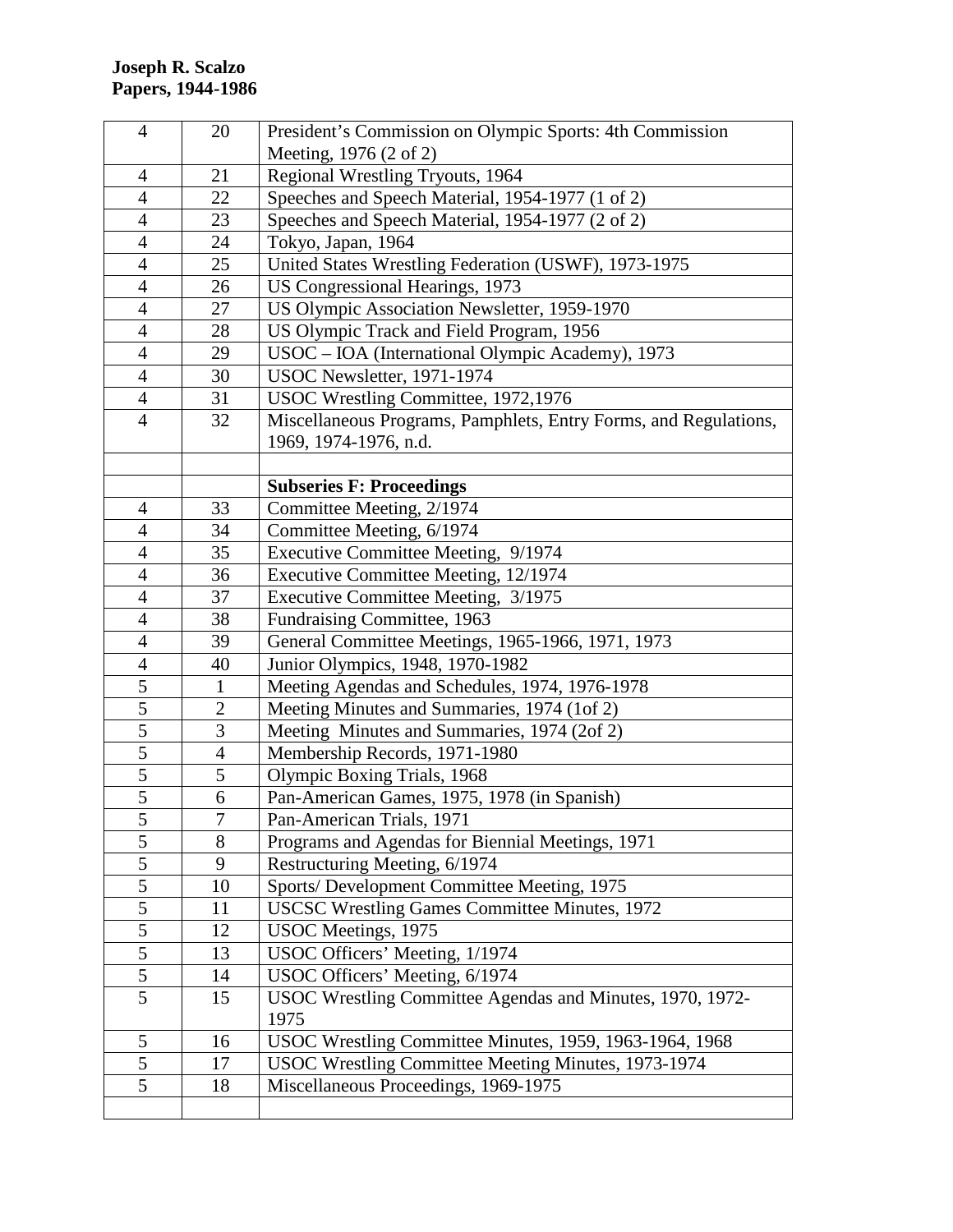|                |    | <b>Subseries G: Reports</b>                                 |
|----------------|----|-------------------------------------------------------------|
| 5              | 19 | Amateur Athletic Union (AAU) Reports for the International  |
|                |    | Olympic Committee (IOC) 1973-1974                           |
| 5              | 20 | Development Committee Actions, 4/27/1973 and 11/16/1973     |
| 5              | 21 | Development Committee Objectives for 1977-1980, 1977        |
| $\overline{5}$ | 22 | Junior Olympics - Chicago International Tournament, n.d.    |
| $\overline{5}$ | 23 | Miscellaneous Reports, 1953-1976                            |
| $\overline{5}$ | 24 | Miscellaneous Reports, 1973                                 |
| $\overline{5}$ | 25 | National Coach Concept Report, 1974                         |
| $\overline{5}$ | 26 | National Federation Survey (Conducted by Budget/Development |
|                |    | Committee), 1971-1973 (1 of 2)                              |
| 5              | 27 | National Federation Survey, 1971-1973 (2 of 2)              |
| 5              | 28 | Pan-American Games, 1963                                    |
| $\overline{5}$ | 29 | Soviet Union/Poland Development Trip, 1974                  |
| 5              | 30 | Sports Budget/ Development Committee, 1973-1975             |
| 5              | 31 | Survey of Wrestling Rules, n.d.                             |
| 5              | 32 | Tournament Results, 1964                                    |
| 5              | 33 | <b>USOC Committee Meeting, 1976</b>                         |
|                |    |                                                             |
|                |    | <b>SEREIS 7: AMATEUR ATHLETIC UNION (AAU)/ USOC</b>         |
|                |    | <b>Subseries A: Correspondence</b>                          |
| 5              | 34 | Miscellaneous Correspondence, 1963                          |
| $\overline{5}$ | 35 | Miscellaneous Correspondence, 1965-1966, 1969-1971          |
| $\overline{5}$ | 36 | Miscellaneous Correspondence, 1972-1973                     |
| $\overline{5}$ | 37 | Miscellaneous Correspondence, 1974                          |
| 5              | 38 | Miscellaneous Correspondence, 1975-1977                     |
|                |    |                                                             |
|                |    | <b>Subseries B: Printed Materials</b>                       |
| 5              | 39 | S-3500, Pearson's Bill, 1971-1973                           |
|                |    |                                                             |
|                |    | <b>Subseries C: Miscellaneous Materials</b>                 |
| 5              | 40 | Miscellaneous, [1973-1976]                                  |
|                |    |                                                             |
|                |    | <b>SERIES 8: AMATEUR ATHLETIC UNION (AAU)</b>               |
|                |    | <b>Subseries A: Correspondence</b>                          |
| 5              | 41 | AAU - Federation Negotiations, 1970                         |
| 5              | 42 | AAU - US Wrestling Federation Conflict, 1969-1970           |
| $\overline{5}$ | 43 | AAU & NCAA, 1974                                            |
| $\overline{5}$ | 44 | AAU Annual Convention, 1975                                 |
| $\overline{5}$ | 45 | AAU Assistant to the President, 1974-1975                   |
| 5              | 46 | AAU Basketball, 1975                                        |
| 5              | 47 | AAU Boxing, 1961, 1973-1976                                 |
| 5              | 48 | AAU Personnel Committee, 1971                               |
| 5              | 49 | AAU Swimming, 1969, 1976                                    |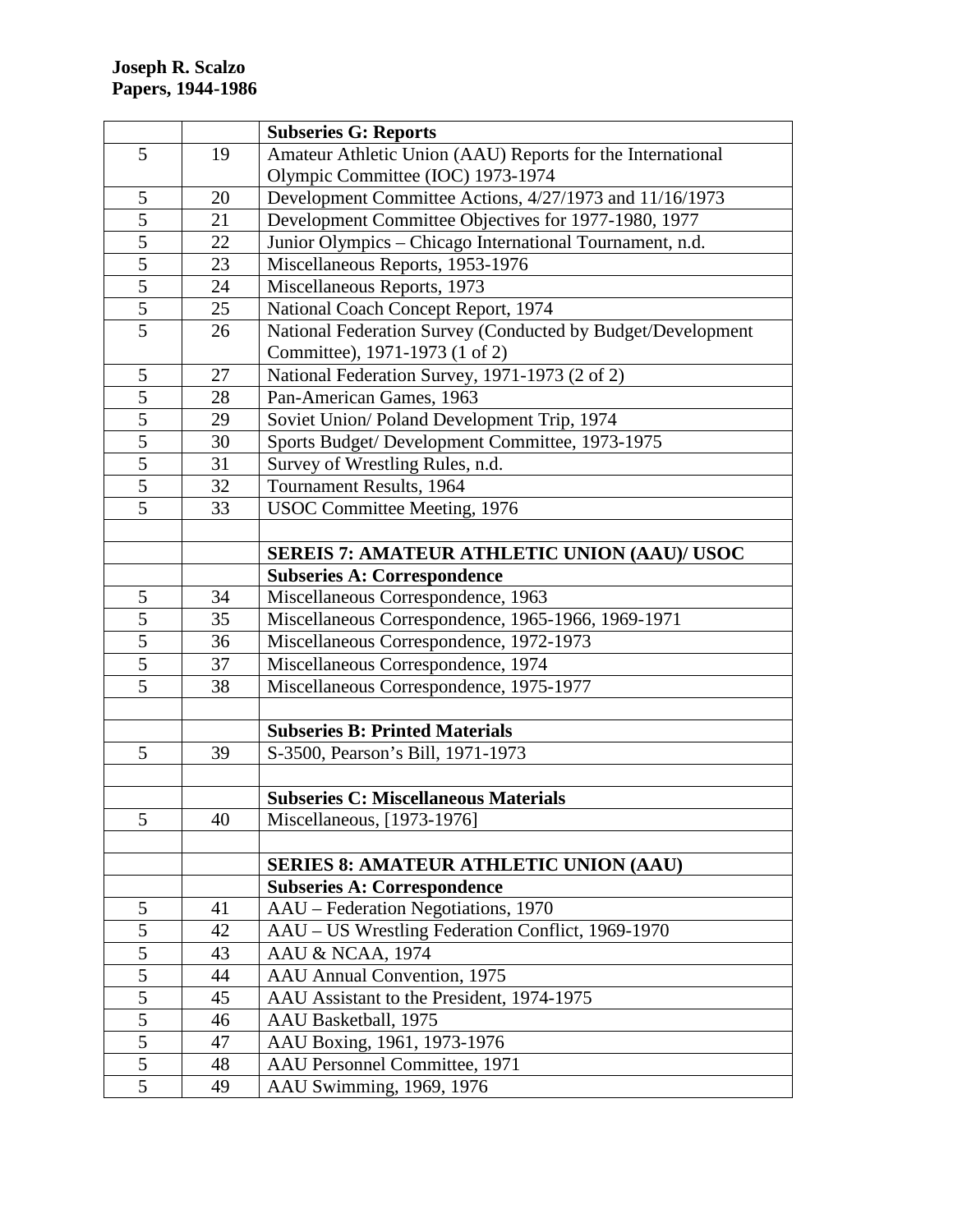| 5 | 50             | AAU Thank You Correspondence, 1972-1973                         |
|---|----------------|-----------------------------------------------------------------|
| 5 | 51             | AAU-US Wrestling Federation Conflict, 1968-1969                 |
| 6 | $\mathbf{1}$   | Alex Romaniuk, 1966-1972 (correspondence to and from)           |
| 6 | $\overline{2}$ | Amateur Basketball Association Correspondence and Constitution, |
|   |                | 1975                                                            |
| 6 | 3              | American Athletic Association for the Deaf, 1963                |
| 6 | $\overline{4}$ | Annual AAU Meeting: Phoenix, Arizona, 1976                      |
| 6 | 5              | Basketball Associations, 1976                                   |
| 6 | 6              | Bicentennial Project: Houston, Texas, 1975                      |
| 6 | 7              | Bill Ferrell, 1972                                              |
| 6 | 8              | Bobby Douglas: Arizona State University, 1977, 1984, 1986       |
| 6 | 9              | Canadian Amateur Wrestling, 1963, 1976                          |
| 6 | 10             | Cancellation of Junior World Championships: Bulgaria, 1967      |
| 6 | 11             | China Tour, 1975                                                |
| 6 | 12             | Clubs and Organizations, 1975                                   |
| 6 | 13             | Complaints, 1974-1975                                           |
| 6 | 14             | Compliments on the World Cup Tournament, 1962                   |
| 6 | 15             | Congratulations on Appointment as AAU Wrestling Chairman, 1962  |
| 6 | 16             | Convention in Spain, 1974                                       |
| 6 | 17             | Corporate Sponsorship: National Wrestling Coach, 1978           |
| 6 | 18             | Correspondence re: Budgets and Bills for World Cup Wrestling    |
|   |                | Tournament: Toledo, Ohio, 1976                                  |
| 6 | 19             | Cultural Exchange Team to Europe, 1976                          |
| 6 | 20             | Dale Thomas - Oregon Wrestling Cultural Exchange, 1976-1978     |
| 6 | 21             | Dominick (Dick) Torio - Torio Health Clubs, 1961-1978           |
| 6 | 22             | Dr. Albert DeFerrari, 1962                                      |
| 6 | 23             | FILA, 1972-1976                                                 |
| 6 | 24             | FILA, 1977                                                      |
| 6 | 25             | FILA, 1979-1981                                                 |
| 6 | 26             | FILA – AAU-Federation Dispute, 1970-1971                        |
| 6 | 27             | FILA - AAU-USWF Conflict: Beograd, Yugoslavia, 1972             |
| 6 | 28             | FILA - Annual Meeting: Mexico City, 1978                        |
| 6 | 29             | FILA - Calendar Meetings, 1972-1978                             |
| 6 | 30             | FILA Congress, 1969-1970                                        |
| 6 | 31             | FILA – Correspondence from John Dustin, 1975-1977               |
| 6 | 32             | FILA - Correspondence from Milan Ercegan (FILA president),      |
|   |                | 1970s (1 of 2)                                                  |
| 6 | 33             | FILA – Correspondence from Milan Ercegan, 1970s (2 of 2)        |
| 6 | 34             | FILA - Correspondence from Milan Ercegan, 1971-1985             |
| 6 | 35             | FILA – Correspondence to Milan Ercegan, 1970-1980               |
| 6 | 36             | FILA – General Correspondence, 1970-1985 (1 of 2)               |
| 6 | 37             | FILA - General Correspondence, 1970-1985 (2 of 2)               |
| 6 | 38             | FILA – General Correspondence, 1973-1978                        |
| 6 | 39             | FILA - International Correspondence, 1966-1984                  |
| 6 | 40             | FILA - Meeting: Lausanne, Switzerland, 1977                     |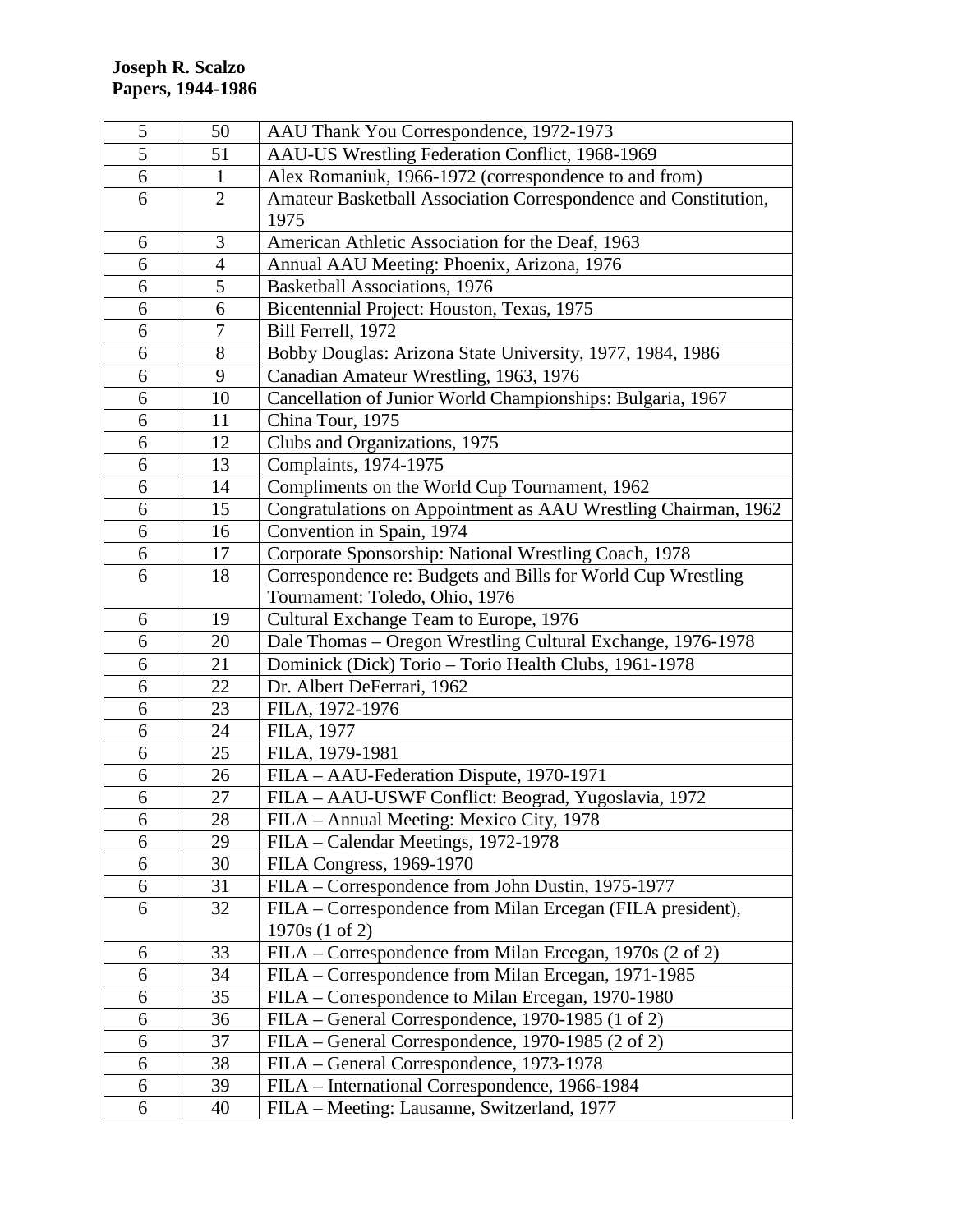| 6                | 41             | FILA – Werner Holzer and James Scott, 1985                                  |
|------------------|----------------|-----------------------------------------------------------------------------|
| 6                | 42             | Foreign Relations Committee, 1963                                           |
| 6                | 43             | Formation of Wrestling Federation Apart from the AAU, 1968                  |
| 6                | 44             | Friends from Turkey, 1971-1972                                              |
| 6                | 45             | From Joe Scalzo, 1963, 1970-1972, 1974-1975                                 |
| 6                | 46             | From Joe Scalzo, 1968-1970                                                  |
| 6                | 47             | Fundraising, 1973-1977                                                      |
| $\overline{7}$   | $\mathbf{1}$   | General Correspondence, 1961, 1963, 1965                                    |
| $\overline{7}$   | $\mathfrak{2}$ | General Correspondence, 1963                                                |
| $\overline{7}$   | 3              | General Correspondence, 1963-1978                                           |
| $\overline{7}$   | $\overline{4}$ | General Correspondence, 1967-1969                                           |
| $\overline{7}$   | 5              | General Correspondence, 1970-1971                                           |
| $\overline{7}$   | 6              | General Correspondence, 1972                                                |
| $\boldsymbol{7}$ | 7              | General Correspondence, 1973                                                |
| $\tau$           | 8              | General Correspondence, 1974 (1 of 2)                                       |
| 7                | 9              | General Correspondence, 1974 (2 of 2)                                       |
| $\overline{7}$   | 10             | General Correspondence, 1975                                                |
| $\tau$           | 11             | General Correspondence, 1976 (1 of 2)                                       |
| 7                | 12             | General Correspondence, 1976 (2 of 2)                                       |
| $\overline{7}$   | 13             | General Correspondence, 1977                                                |
| $\overline{7}$   | 14             | General Correspondence, 1978                                                |
| $\overline{7}$   | 15             | General Correspondence, 1978-1980, n.d.                                     |
| $\overline{7}$   | 16             | General Correspondence, A-B (Last Name), 1973-1975                          |
| $\overline{7}$   | 17             | General Correspondence, A-B (Last Name) – Addressed to Scalzo,<br>1973-1975 |
| 7                | 18             | General Correspondence, A-C (Last Name), 1968-1970                          |
| 7                | 19             | General Correspondence, A-D (Last Name), 1974-1985                          |
| 7                | 20             | General Correspondence, C-E (Last Name), 1973-1975                          |
| $\overline{7}$   | 21             | General Correspondence, C-E (Last Name) – Addressed to Scalzo,              |
|                  |                | 1973-1975                                                                   |
| $\boldsymbol{7}$ | 22             | General Correspondence, D-I (Last Name), 1968-1970                          |
| $\overline{7}$   | 23             | General Correspondence, E-I (Last Name), 1974-1978, 1985                    |
| $\overline{7}$   | 24             | General Correspondence, F-H (Last Name), 1973-1975                          |
| 7                | 25             | General Correspondence, F-H (Last Name) – Addressed to Scalzo,              |
|                  |                | 1973-1975                                                                   |
| $\boldsymbol{7}$ | 26             | General Correspondence, F-H (Last Name), 1974-1975                          |
| $\overline{7}$   | 27             | General Correspondence, J-N (Last Name), 1968-1970                          |
| $\tau$           | 28             | General Correspondence, J-N (Last Name), 1972-1974                          |
| $\overline{7}$   | 29             | General Correspondence, J-N (Last Name) - Addressed to Scalzo,<br>1973-1975 |
| 7                | 30             | General Correspondence, J-N (Last Name), 1975                               |
| 7                | 31             | General Correspondence, J-N (Last Name), 1976-1977                          |
| 7                | 32             | General Correspondence, O-R (Last Name), 1968-1970                          |
| $\overline{7}$   | 33             | General Correspondence, O-R (Last Name), 1973-1975                          |
|                  |                |                                                                             |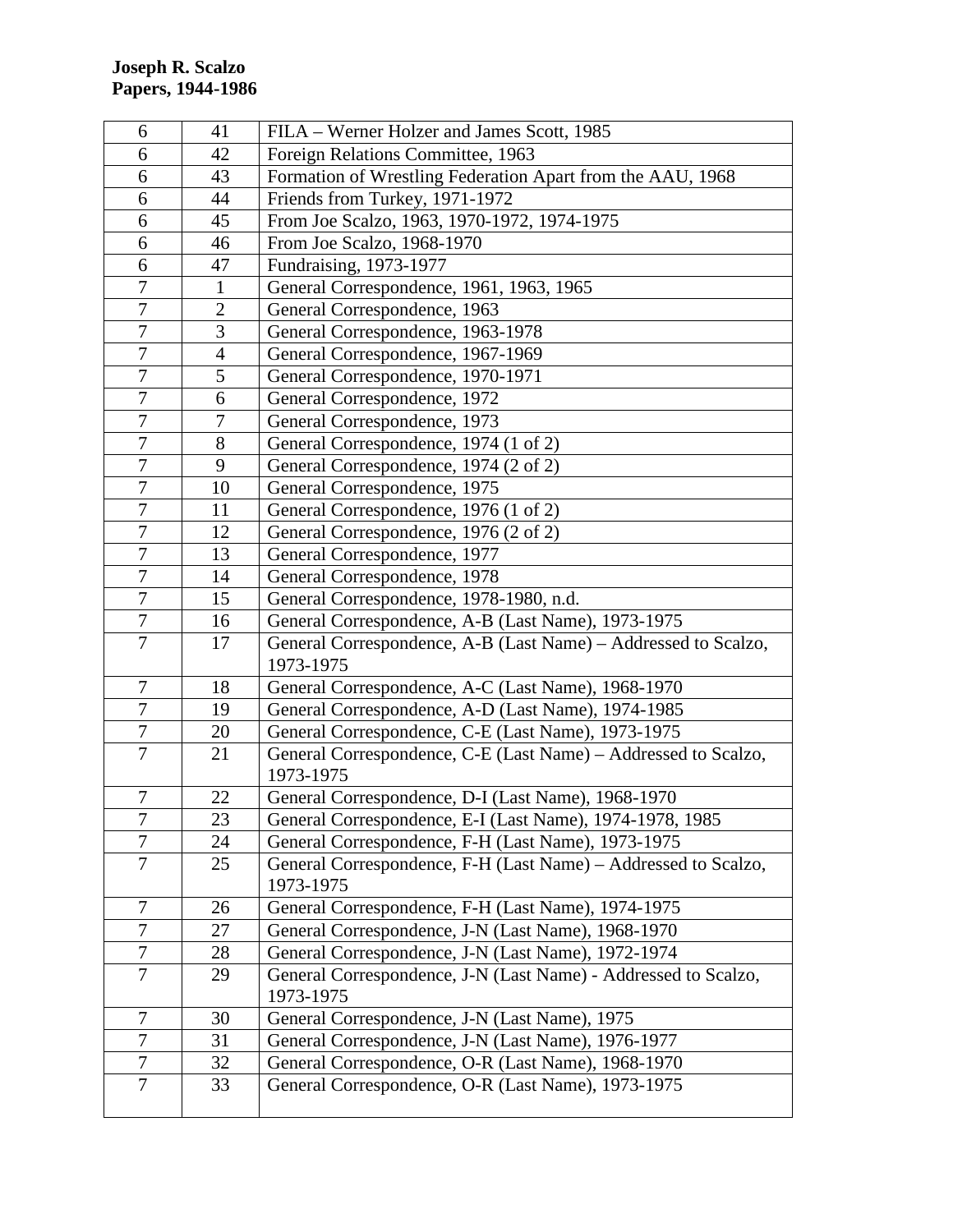| $\overline{7}$   | 34             | General Correspondence, O-R (Last Name) – Addressed to Scalzo,<br>1973-1975              |
|------------------|----------------|------------------------------------------------------------------------------------------|
| $\overline{7}$   | 35             | General Correspondence, O-R (Last Name), 1975-1977                                       |
| $\boldsymbol{7}$ | 36             | General Correspondence, S-W, (Last Name), 1965-1970                                      |
| $\overline{7}$   | 37             | General Correspondence, S-Z (Last Name), 1964, 1974-1977, 1985-<br>1986                  |
| 8                | 1              | General Correspondence, S-Z (Last Name), 1973-1975                                       |
| 8                | $\overline{2}$ | General Correspondence, S-Z (Last Name) - Addressed to Scalzo,<br>1973-1975              |
| 8                | 3              | General Correspondence, from Jim Stevens, 1973-1975                                      |
| 8                | $\overline{4}$ | General Correspondence, from John Dustin, 1974-1975, 1977                                |
| 8                | 5              | General Correspondence, from John Dustin, 1975 (includes<br>clippings)                   |
| 8                | 6              | General Correspondence, from Joseph Scalzo, 1973-1975 (1 of 2)                           |
| $8\,$            | 7              | General Correspondence, from Joseph Scalzo, 1973-1975 (2 of 2)                           |
| 8                | 8              | General Correspondence, from Joseph Scalzo, 1975                                         |
| 8                | 9              | General Correspondence, from Joseph Scalzo, 1976                                         |
| 8                | 10             | General Correspondence, from Joseph Scalzo, 1977-1980, 1985-<br>1986                     |
| 8                | 11             | General Correspondence, from Newt Copple, 1973-1975                                      |
| 8                | 12             | General Correspondence, from Newt Copple, 1974, 1976-1977,<br>1985-1986                  |
| 8                | 13             | General Correspondence: from Steve Evanoff, 1976-1977                                    |
| 8                | 14             | General Correspondence, No Last Name, 1973-1975                                          |
| 8                | 15             | General Correspondence, No Last Name or Source n.d.                                      |
| 8                | 16             | General Correspondence, Ollan Cassell, 1970-1976                                         |
| 8                | 17             | General Correspondence, Ollan Cassell, 1973-1975 (1 of 2)                                |
| 8                | 18             | General Correspondence, Ollan Cassell, 1973-1975 (2 of 2)                                |
| 8                | 19             | "God and the Soldier" Festival: Houston, Texas, 1975                                     |
| 8                | 20             | Greco-Roman Wrestling, 1963-1978                                                         |
| $8\,$            | 21             | High School Wrestling Foreign Exchange Programs, 1964                                    |
| 8                | 22             | International Correspondence - Junior World Wrestling<br>Championships, 1972-1973        |
| 8                | 23             | International Correspondence - Wrestling World's Championships,<br>1962                  |
| 8                | 24             | International Section of AAU, 1963-1964                                                  |
| 8                | 25             | International Travel - Korea, Japan, 1973-1975                                           |
| 8                | 26             | International Wrestling, 1963-1978                                                       |
| $8\,$            | 27             | International Wrestling, 1974, 1978                                                      |
| 8                | 28             | International Wrestling and Athletics, 1975                                              |
| 8                | 29             | ISPEDS (International Sports Dept. of State) – Al E. Smith, Sports<br>Officer, 1975-1976 |
| 8                | 30             | Jim Stevens, 1968-1976 (includes resume)                                                 |
| 8                | 31             | Jim Stevens, 1969-1980                                                                   |
| 8                | 32             | Jim Stevens, 1978                                                                        |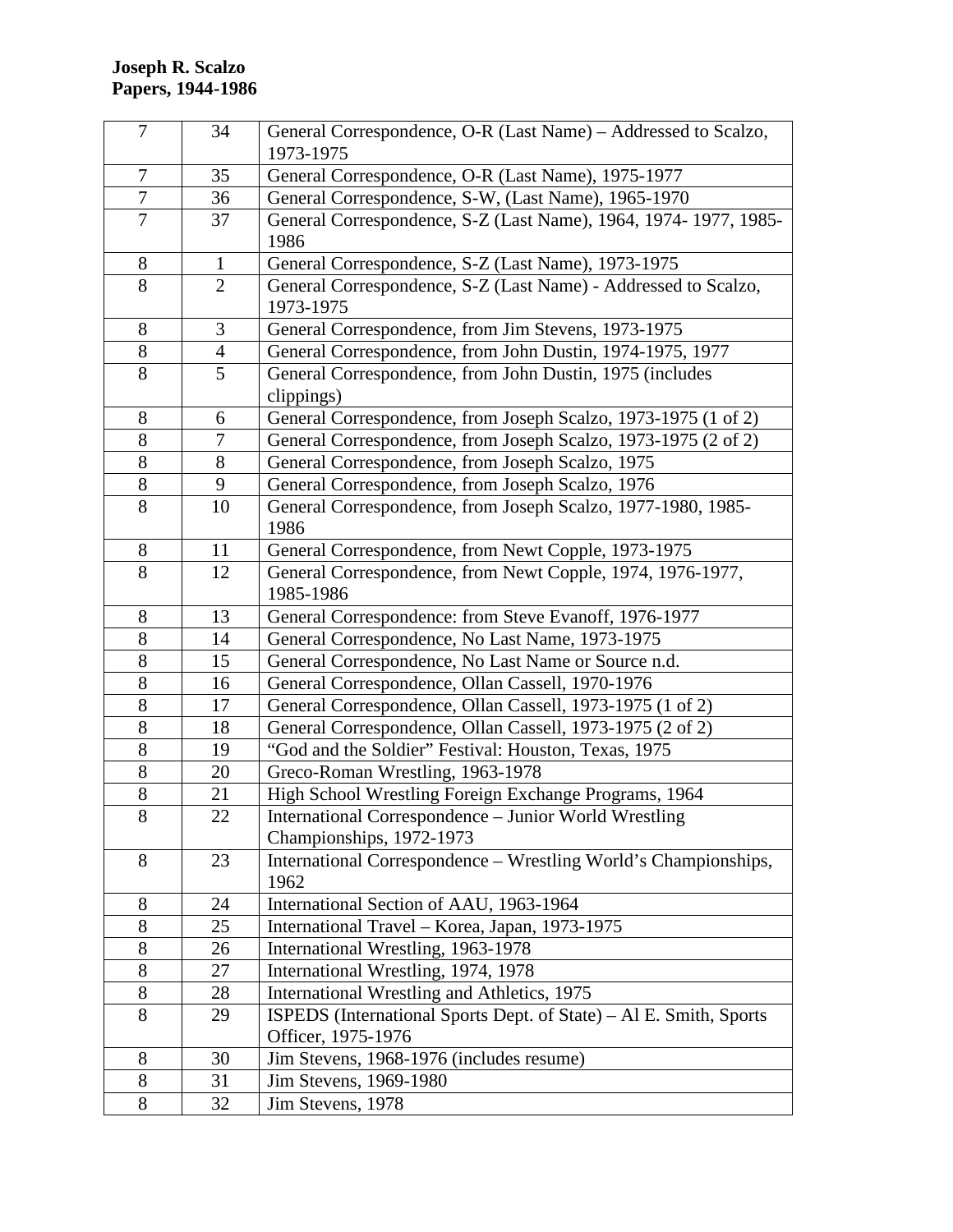| 8                | 33             | Joe Henson, AAU Wrestling Committee, 1963                         |
|------------------|----------------|-------------------------------------------------------------------|
| 8                | 34             | John Dustin, 1984-1986                                            |
| $8\,$            | 35             | Judo, 1974-1976                                                   |
| 8                | 36             | Junior World Wrestling Championships: Mexico, 1969                |
| 8                | 37             | Letters of Condolence – Richard Sanders and Alfred DeFerrari,     |
|                  |                | 1972, 1976                                                        |
| 8                | 38             | Medical Seminar on Wrestling Speech: New Jersey, 1978             |
| $8\,$            | 39             | Mexico Wrestlers' Visit to Toledo, 1974                           |
| $8\,$            | 40             | Mike DiSalle and Congress, 1975-1977                              |
| 8                | 41             | Milan Ercegan - World Cup of Wrestling: Toledo, Ohio, 1973        |
| $8\,$            | 42             | National AAU Basketball Committee, 1970                           |
| $8\,$            | 43             | National AAU Convention, 1969                                     |
| $8\,$            | 44             | National AAU Convention, 1970                                     |
| 9                | $\mathbf{1}$   | National AAU Convention: West Yellowstone, Montana, 1973          |
| 9                | $\overline{2}$ | National AAU Tournament, 1962                                     |
| 9                | 3              | National AAU Wrestling, 1974                                      |
| 9                | 4              | National AAU Wrestling Committee, 1962-1970                       |
| 9                | 5              | National AAU Wrestling Committee, 1972                            |
| 9                | 6              | National Executive Committee Meeting: Indianapolis, Indiana, 1974 |
| 9                | 7              | National Sports Organizations, 1973, 1975                         |
| $\boldsymbol{9}$ | 8              | National Standing Committee, 1963-1970                            |
| 9                | 9              | National Track and Field (Women's), 1969, 1975                    |
| 9                | 10             | National Wrestling Championships, 1963-1968                       |
| $\mathbf{9}$     | 11             | National Wrestling Championships: California, 1963                |
| 9                | 12             | NCAA (National Collegiate Athletic Association)-AAU Conflict,     |
|                  |                | 1978                                                              |
| 9                | 13             | NCAA-AAU-Federation Conflict, 1970-1973 (1 of 2)                  |
| 9                | 14             | NCAA-AAU-Federation Conflict, 1970-1973 (2 of 2)                  |
| 9                | 15             | NCAA – Athletics and Wrestling, 1962-1964                         |
| 9                | 16             | NCAA – John Fuzak (President), 1975                               |
| 9                | 17             | NCAA - Mexico Trip, 1978                                          |
| 9                | 18             | NCAA and USGF (US Gymnastics Federation), 1975                    |
| 9                | 19             | Nomination of Henry Boresch for National Wrestling Hall of Fame,  |
|                  |                | 1973-1975                                                         |
| 9                | 20             | Northwestern Ohio AAU Commission, 1968-1974                       |
| 9                | 21             | Offer to Scalzo from Army, 1970                                   |
| 9                | 22             | Ohio AAU, 1958-1984                                               |
| 9                | 23             | Ohio Wrestling, 1971, 1973                                        |
| 9                | 24             | Polish Wrestlers' Visit to Toledo, 1974                           |
| 9                | 25             | President's Commission on Sports, 1972, 1974-1975                 |
| 9                | 26             | Publicity, 1974                                                   |
| 9                | 27             | Restructuring AAU, 1975                                           |
| 9                | 28             | Restructuring AAU, 1975-1976 (includes clippings)                 |
| 9                | 29             | Robert Chalmers, 1974 (contains correspondence and resume)        |
|                  |                |                                                                   |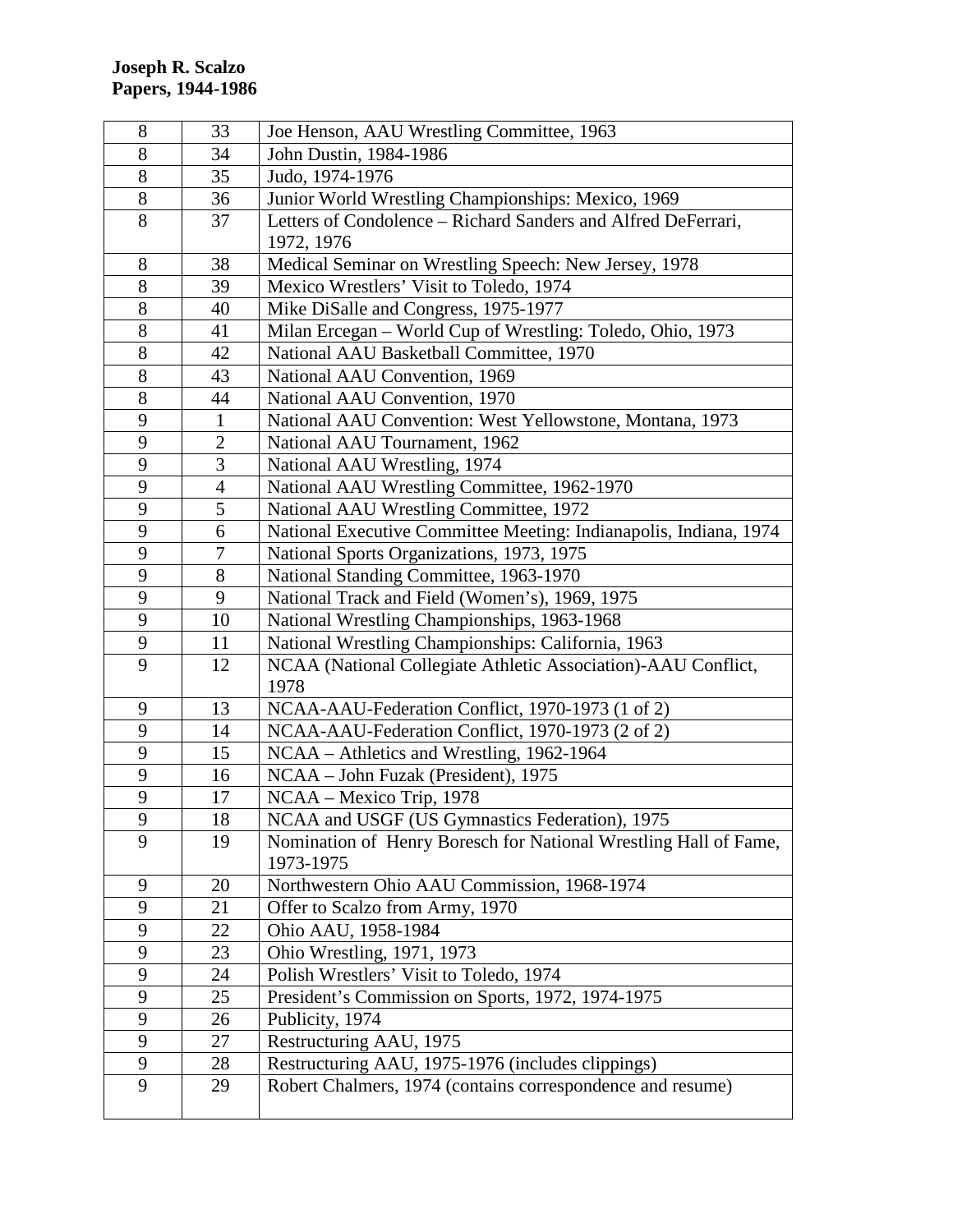| 9            | 30             | Roger Coulon - AAU-US Wrestling Federation Conflict, 1969-1970  |
|--------------|----------------|-----------------------------------------------------------------|
|              |                | $(1 \text{ of } 2)$                                             |
| 9            | 31             | Roger Coulon - AAU-US Wrestling Federation Conflict, 1969-1970  |
|              |                | $(2 \text{ of } 2)$                                             |
| 9            | 32             | S.2727, HR. 12626 (Amateur Sports Act), 1978                    |
| 9            | 33             | S-3500 (Pearson's Bill), 1971-1973                              |
| 9            | 34             | Sambo World Championships: Tehran, Iran, 1973                   |
| 9            | 35             | Sambo Wrestling, 1970-1975                                      |
| $\mathbf{9}$ | 36             | Sambo Wrestling, 1973-1974                                      |
| 9            | 37             | Sarneige Wrestling Mats, 1979                                   |
| 9            | 38             | Scalzo's Nomination for Ohio Wrestling Hall of Fame, 1973       |
| 9            | 39             | Scalzo's Nomination to FILA Bureau, 1974                        |
| 9            | 40             | South Africa/ Oregon Exchange, 1976                             |
| 9            | 41             | Sports Medicine, 1975-1976                                      |
| 9            | 42             | Swimming, 1967-1969                                             |
| 9            | 43             | Swimming Lawsuit - Albert Shoenfield (plaintiff), 1975-1976     |
| 9            | 44             | Tax Exemptions, 1951-1976                                       |
| 9            | 45             | Telegrams, 1974, 1977                                           |
| 9            | 46             | To Wes Brown (from Joe Scalzo), 1973                            |
| 9            | 47             | Toledo Area Wrestling Association, 1961, 1963                   |
| 9            | 48             | Toledo Area Wrestling Association, 1978                         |
| 9            | 49             | Toledo Committee – Wrestling World's Championships, 1962        |
| 9            | 50             | Toledo Oldtimers Golden Gloves Association, 1975                |
| 9            | 51             | US Amateur Wrestling Association, 1969-1972                     |
| 9            | 52             | US Amateur Wrestling Foundation, 1962-1963                      |
| 9            | 53             | US Army Training Clinics for Wrestling Officials, 1968          |
| 9            | 54             | US Gymnastics Federation, 1963, 1970, 1972 (includes clippings) |
| 9            | 55             | US International Skating Association, 1978                      |
| 9            | 56             | US Junior World Wrestling Championships, 1972-1973              |
| 9            | 57             | US Wrestling Federation, 1964                                   |
| 9            | 58             | USWF & AAU Negotiations, 1976-1977                              |
| 9            | 59             | Vincent Zuaro - Arbitration, 1973-1978                          |
| 9            | 60             | Women In Athletics, 1975                                        |
| 9            | 61             | World Cup of Amateur Wrestling: Toledo, Ohio, 1972-1973         |
| 9            | 62             | World Cup of Wrestling – Donations, 1975                        |
| 9            | 63             | World Cup of Wrestling: Toledo, Ohio, 1975 (1of 2)              |
| 9            | 64             | World Cup of Wrestling: Toledo, Ohio, 1975 (2 of 2)             |
| 10           | $\mathbf{1}$   | World Cup of Wrestling: Toledo, Ohio, 1976 (1 of 2)             |
| 10           | $\overline{2}$ | World Cup of Wrestling: Toledo, Ohio, 1976 (2 of 2)             |
| 10           | $\mathfrak{Z}$ | World Cup of Wrestling: Toledo, Ohio, 1977-1978                 |
| 10           | $\overline{4}$ | World Cup of Wrestling - Travel and Team Information, Toledo,   |
|              |                | Ohio, 1976                                                      |
| 10           | 5              | World Wrestling Championships, 1963-1969                        |
| 10           | 6              | World Wrestling Championships, 1965-1966                        |
| 10           | 7              | World Wrestling Championships: Edmonton, Canada, 1970           |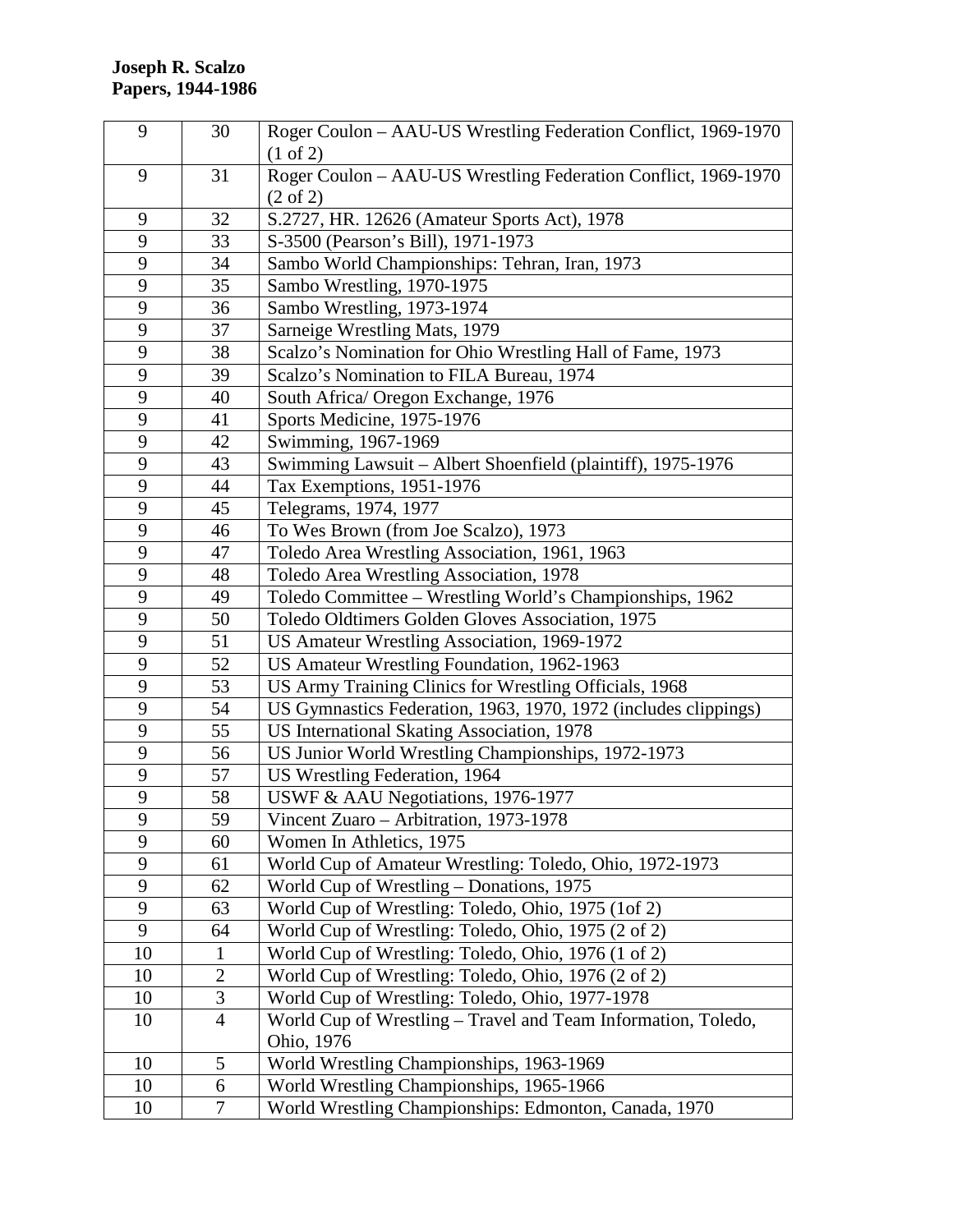| 10 | 8  | World Wrestling Championships: Freestyle and Greco-Roman, 1963     |
|----|----|--------------------------------------------------------------------|
| 10 | 9  | World Wrestling Championships: Madrid, Spain, 1974                 |
| 10 | 10 | World Wrestling Championships: Tehran, Iran, 1972-1973             |
| 10 | 11 | World Wrestling Championships: Toledo, Ohio, 1966                  |
| 10 | 12 | Wrestling World's Championships: Toledo, Ohio, 1961-1962           |
| 10 | 13 | Wrestling World's Championships: Toledo, Ohio, 1962-1963 (1 of     |
|    |    | 2)                                                                 |
| 10 | 14 | Wrestling World's Championships: Toledo, Ohio, 1962-1963 (2 of     |
|    |    | 2)                                                                 |
| 10 | 15 | Miscellaneous Correspondence, 1965-1981 (1 of 2)                   |
| 10 | 16 | Miscellaneous Correspondence, 1965-1981 (2 of 2)                   |
|    |    |                                                                    |
|    |    | <b>Subseries B: Financial Reports</b>                              |
| 10 | 17 | AAU International Wrestling, 1974                                  |
| 10 | 18 | AAU National Meeting: West Yellowstone, Montana, 1973              |
| 10 | 19 | Amateur Wrestling Foundation, 1964-1965                            |
| 10 | 20 | Annual AAU Convention, 1975                                        |
| 10 | 21 | Balance Sheet and Financial Statement, 1975, 1977                  |
| 10 | 22 | Balance Sheet, TV Distribution, and Revised Budget, 1976           |
| 10 | 23 | Balance Sheets and Audit Reports, 1975-1976                        |
| 10 | 24 | Bills - Wrestling World's Championships: Toledo, Ohio, 1962        |
| 10 | 25 | Budget – AAU China Tour, 1975                                      |
| 10 | 26 | Budget - World Cup of Wrestling: Toledo, Ohio, 1975                |
| 10 | 27 | Budget and Financial Report - 1962 Wrestling World's               |
|    |    | Championships: Toledo, Ohio, 1961                                  |
| 10 | 28 | FILA - Invoice for AAU, 1978                                       |
| 10 | 29 | FILA - Miscellaneous Financial Reports, 1975-1976                  |
| 10 | 30 | Financial Statements and Supplementary Data, 1974                  |
| 10 | 31 | International Events on TV - Income and Expenses, 1976             |
| 10 | 32 | Junior Freestyle Wrestling Team: Trieste, Yugoslavia and Bulgaria, |
|    |    | 1973                                                               |
| 10 | 33 | Northwestern Ohio AAU Commission, 1971                             |
| 10 | 34 | Ohio AAU Financial Reports and Budgets, 1958, 1978-1985            |
| 10 | 35 | Sponsorship, World Cup of Wrestling: Toledo, Ohio, 1973            |
| 10 | 36 | Ticket Sales Records, World Cup of Wrestling: Toledo, Ohio, 1973   |
| 10 | 37 | World Cup Tournament (1975): Toledo, Ohio, 1976                    |
| 10 | 38 | World Wrestling Championships, 1966                                |
| 10 | 39 | Miscellaneous Financial Documents, 1973-1975                       |
| 10 | 40 | Miscellaneous - World Cup of Wrestling: Toledo, Ohio, 1973         |
| 10 | 41 | Miscellaneous – World Cup of Wrestling: Toledo, Ohio, 1975         |
|    |    |                                                                    |
|    |    | <b>Subseries C: Legal Documents</b>                                |
| 10 | 42 | AAU National Convention: California, 1970                          |
| 10 | 43 | Affidavit - AAU, n.d.                                              |
| 10 | 44 | Affidavit and Policy - AAU-NCAA-Federation Conflict, 1970-1973     |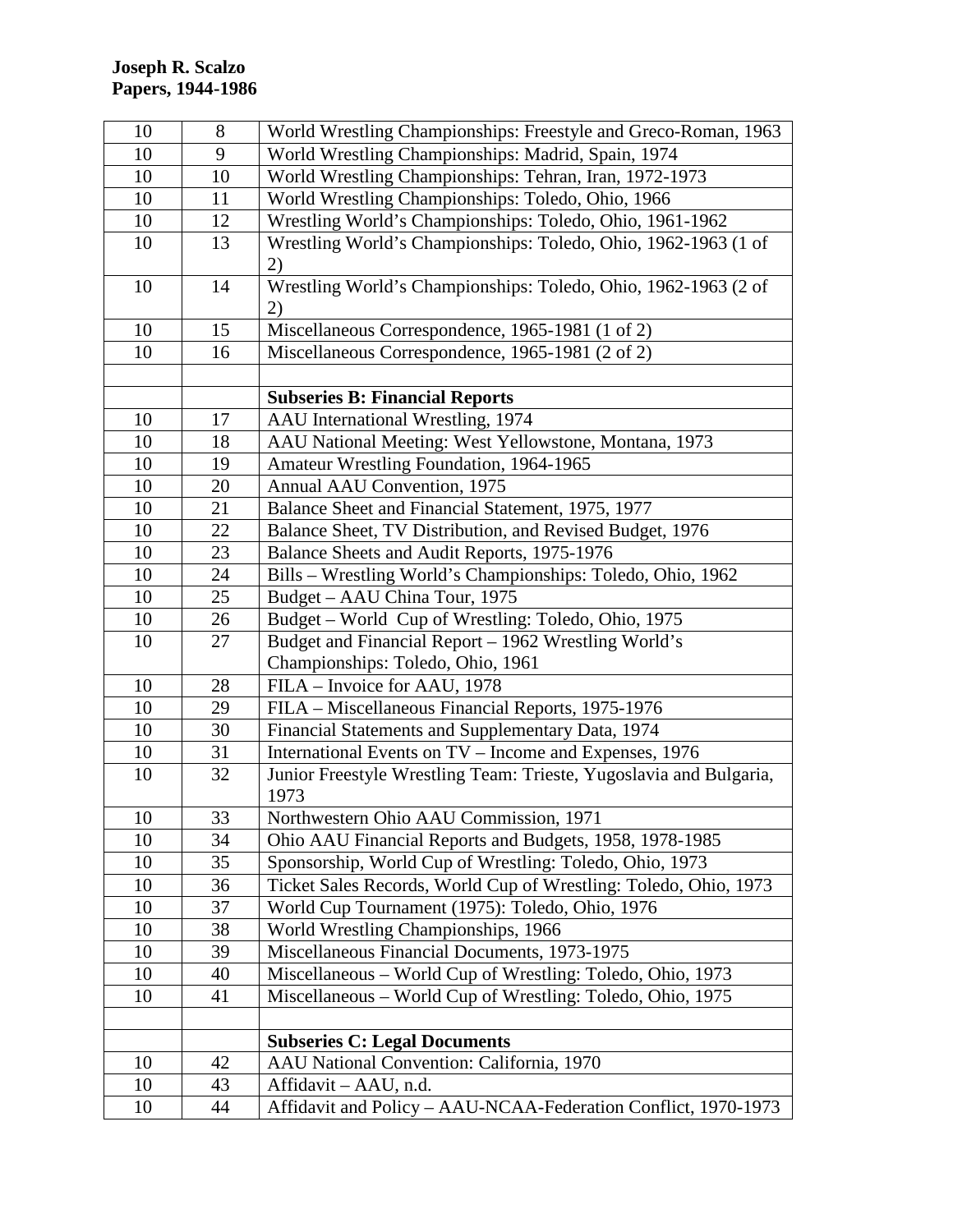| 10 | 45             | Agreement of Cooperation, AAU and USWF, 1976                                   |
|----|----------------|--------------------------------------------------------------------------------|
| 10 | 46             | Amendments, Proposals, Rules, and Sanctions, n.d.                              |
| 10 | 47             | Civil Action Report, NCAA and USGF vs. USOC, 1975                              |
| 10 | 48             | Constitution – Northwestern Ohio Wrestling Coaches and Officials               |
|    |                | Association, n.d.                                                              |
| 10 | 49             | Contracts with Speedo and Phillips Petroleum Co., 1972, 1975                   |
| 10 | 50             | FILA - Proxy and Proposed Constitutional Amendments, 1976                      |
| 10 | 51             | FILA Statutes, 1979                                                            |
| 10 | 52             | International Amateur Wrestling Federation, 1965                               |
| 10 | 53             | Laws and Legislation Committee Report - Annual AAU                             |
|    |                | Convention: Lake Placid, New York, 1971                                        |
| 10 | 54             | National AAU Meeting, West Yellowstone, Montana, 1973                          |
| 10 | 55             | NCAA-AAU Conflict, 1978                                                        |
| 10 | 56             | Oregon Wrestling Cultural Exchange, 1978                                       |
| 10 | 57             | Preamble to Constitution, US Amateur Wrestling Association, n.d.               |
| 10 | 58             | Preamble to Constitution and By-laws, US Amateur Wrestling                     |
|    |                | Association, n.d.                                                              |
| 10 | 59             | Rules and Regulations, 1963, 1976-1977 (includes correspondence)               |
| 10 | 60             | Rules and Regulations, National Women's Amateur Wrestling                      |
|    |                | Association, 1974                                                              |
| 10 | 61             | World Cup of Wrestling Tournament: Toledo, Ohio, 1978                          |
| 10 | 62             | Wrestling – Nebraska School Activities Fund, 1976                              |
| 10 | 63             | Miscellaneous, 1973-1976                                                       |
| 11 | $\mathbf{1}$   | Miscellaneous Affidavits, Appeals, and Opening Statements, 1973-<br>1974, 1977 |
| 11 | $\overline{2}$ | Miscellaneous Constitutions and By-laws (including Ohio AAU),<br>1958-1981     |
| 11 | 3              | Miscellaneous Contracts, 1974-1976                                             |
|    |                |                                                                                |
|    |                | <b>Subseries D: Photographic Material</b>                                      |
| 11 | $\overline{4}$ | National AAU Convention: San Francisco, California, 1970                       |
| 11 | 5              | National Convention: Washington, D.C., 1974                                    |
| 11 | 6              | Negatives – World Cup of Amateur Wrestling: Toledo, Ohio, 1976                 |
| 11 | $\overline{7}$ | Senior Wrestling Championships, 1961                                           |
| 11 | 8              | World Cup of Amateur Wrestling, 1974-1975                                      |
| 11 | 9              | World Cup of Amateur Wrestling: Toledo Ohio, 1973 (1 of 2)                     |
| 11 | 10             | World Cup of Amateur Wrestling: Toledo Ohio, 1973 (2 of 2)                     |
| 11 | 11             | World Cup of Amateur Wrestling: Toledo, Ohio, 1976 (1 of 2)                    |
| 11 | 12             | World Cup of Amateur Wrestling: Toledo, Ohio, 1976 (2 of 2)                    |
| 11 | 13             | World Wrestling Championships, 1969                                            |
| 11 | 14             | World Wrestling Championships: Toledo, Ohio, 1962                              |
| 11 | 15             | World Wrestling Championships: Toledo, Ohio, 1963                              |
| 11 | 16             | Miscellaneous AAU, 1952-1983                                                   |
| 11 | 17             | Miscellaneous, 1953-1963                                                       |
| 11 | 18             | Miscellaneous, 1960-1982                                                       |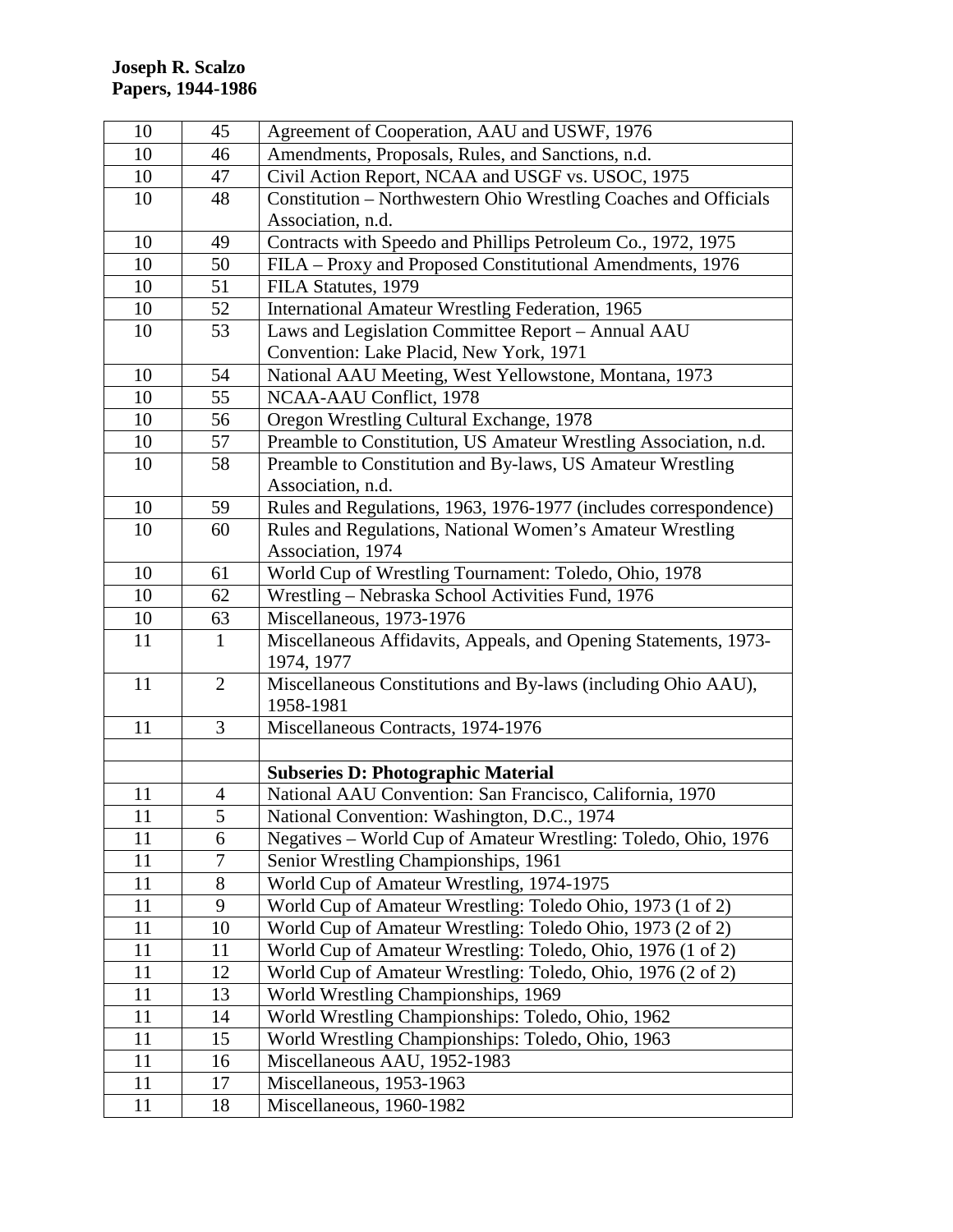|    |                | <b>Subseries E: Printed Material</b>                                          |
|----|----------------|-------------------------------------------------------------------------------|
| 11 | 19             | AAU and other organizations (Kiwanis), 1975                                   |
| 11 | 20             | AAU Annual Convention: Lake Placid, New York, 1971                            |
| 11 | 21             | AAU Annual Convention: New Orleans, Louisiana, 1975                           |
| 11 | 22             | AAU Annual Convention: Washington, D.C., 1974                                 |
| 11 | 23             | AAU Logos/ Badges, n.d.                                                       |
| 11 | 24             | AAU Medals - Sales Literature, 1963                                           |
| 11 | 25             | AAU News, 1975-1976                                                           |
| 11 | 26             | AAU Newsletters - National AAU Wrestling Committee, 1971-<br>1972             |
| 11 | 27             | AAU Notices, 1963, 1965                                                       |
| 11 | 28             | AAU Notices, 1963, 1971, 1973-1975                                            |
| 11 | 29             | AAU Pamphlets and Tourist Pamphlets, n.d.                                     |
| 11 | 30             | <b>AAU-USWF Negotiations, 1970</b>                                            |
| 11 | 31             | AAU Wrestling - Chairmen and Vice-Chairmen, n.d.                              |
| 11 | 32             | AAU-USWF Conflict, 1969-1970                                                  |
| 11 | 33             | AAYOU Newsletters, 1974-1977                                                  |
| 11 | 34             | Accounts and Agenda: US Amateur Wrestling Foundation, 1963-<br>1964           |
| 11 | 35             | Advertising and News Releases - World Cup of Wrestling: Toledo,<br>Ohio, 1976 |
| 11 | 36             | Advertising, Fundraising, and P.R., 1975                                      |
| 11 | 37             | All About the AAU, 1974-1980                                                  |
| 11 | 38             | "Alphabet To Success" Speech by Scalzo, 1981                                  |
| 11 | 39             | Amateur and Scholastic Wrestling Newsletters, 1968                            |
| 11 | 40             | Amateur Athlete Magazine, 1964, 1976                                          |
| 11 | 41             | Amateur Athlete Yearbook, 1971-1973                                           |
| 11 | 42             | Amateur Athlete Yearbook, 1974, 1976                                          |
| 11 | 43             | Amateur Wrestling World's Championships, 1962                                 |
| 11 | 44             | American Judoman, 1974                                                        |
| 11 | 45             | Annual AAU Convention: Columbus, Ohio, 1977 (includes Law and                 |
|    |                | Legislation Committee Report)                                                 |
| 11 | 46             | Annual AAU Convention: New Orleans, Louisiana, 1975                           |
| 12 | $\mathbf{1}$   | Annual Convention: Phoenix, Arizona, 1976                                     |
| 12 | $\overline{2}$ | Application and Job Description of National Wrestling Coach, 1978             |
| 12 | 3              | Application for Group "A" Membership in the USOC, 1977                        |
| 12 | 4              | Asian Wrestling Committee Calendar, 1980                                      |
| 12 | 5              | Banquet of Champions, 1979                                                    |
| 12 | 6              | Boxing - Dr. Max Novich, 1976                                                 |
| 12 | 7              | Calendars and Schedules for Sporting Events, 1973-1975                        |
| 12 | 8              | Canadian Amateur Wrestling, 1966                                              |
| 12 | 9              | Canadian Amateur Wrestling Association, 1975                                  |
| 12 | 10             | Catalogs for Brochures, Plaques, and Clothing, 1977                           |
|    | 11             |                                                                               |
| 12 |                | Certificates, 1975                                                            |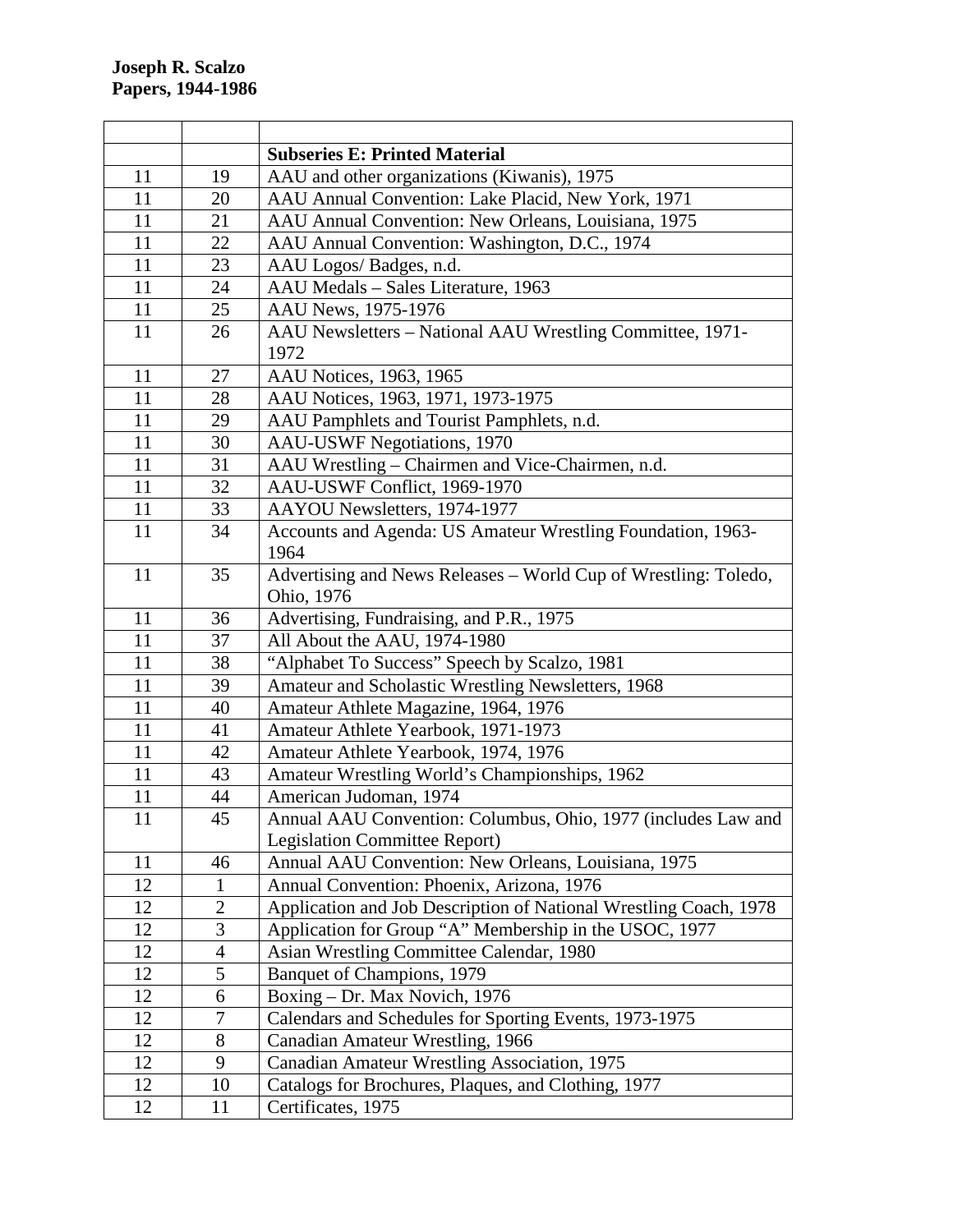| 12       | 12       | Championats Du Monde De Lutte Libre Amateur, 1977                               |
|----------|----------|---------------------------------------------------------------------------------|
| 12       | 13       | Championship Programs, 1975                                                     |
| 12       | 14       | Christmas Cards, Post Cards, and Business Cards, n.d.                           |
| 12       | 15       | Cincinnati Marlin Swim Team History: The Long Swim to Olympia,                  |
|          |          | 1974                                                                            |
| 12       | 16       | Clippings and News Releases - Northwestern Ohio AAU                             |
|          |          | Commission, 1973-1979                                                           |
| 12       | 17       | Clippings and News Releases - World Cup of Wrestling: Toledo,                   |
|          |          | Ohio, 1973                                                                      |
| 12       | 18       | Clippings and News Releases - World Cup of Wrestling: Toledo,                   |
|          |          | Ohio, 1975                                                                      |
| 12       | 19       | Clippings and Press Release - President's Commission on Sports,                 |
|          |          | 1975-1976                                                                       |
| 12       | 20       | Clipping, Constitution, and Minutes - US Wrestling Federation,                  |
|          |          | 1964                                                                            |
| 12       | 21       | Clippings - China Tour, 1975                                                    |
| 12       | 22       | Clippings - Corporate Sponsorship of National Wrestling Coach,                  |
|          |          | 1978                                                                            |
| 12       | 23       | Clippings – Mike DiSalle, 1976-1977                                             |
| 12       | 24       | Clippings - Oregon Wrestling Cultural Exchange Lawsuit, 1976-                   |
|          |          | 1978                                                                            |
| 12       | 25       | Clippings – Sullivan Award Winner, 1975                                         |
| 12       | 26<br>27 | Clippings – USOC Wrestling, 1961-1976                                           |
| 12<br>12 | 28       | Clippings - World Wrestling Championships: Toledo, Ohio, 1962                   |
| 12       | 29       | Concerning Joe Scalzo, 1972, 1974, 1976<br>Cultural Exchange Information, 1970s |
| 12       | 30       | Directory of the AAU of the US, 1962-1963, 1965-1966                            |
| 12       | 31       | Directory of the AAU of the US, 1969-1970                                       |
| 12       | 32       | Directory of the AAU of the US, 1971-1972                                       |
| 12       | 33       | Directory of the AAU of the US, 1973-1974                                       |
| 12       | 34       | Election to 1 <sup>st</sup> Vice-President of AAU, 1972, 1974                   |
| 12       | 35       | Entry Forms for Clinics and Competitions, 1973                                  |
| 12       | 36       | Facts about the AAU and the Physical Fitness Program, n.d.                      |
| 12       | 37       | Famous Trophies and Trophy Catalog, [1975]                                      |
| 12       | 38       | Federation Wrestler Newspaper, 1976                                             |
| 12       | 39       | FILA, 1970s                                                                     |
| 12       | 40       | FILA – Basic Wrestling Vocabulary, n.d.                                         |
| 12       | 41       | FILA Bureau Meeting: Kiev, 9/20/1983                                            |
| 12       | 42       | FILA Calendar, 1970                                                             |
| 12       | 43       | FILA – International Wrestling Rules, 1973                                      |
| 12       | 44       | FILA Member Lists, 1974, 1976                                                   |
| 12       | 45       | FILA News Bulletins, 1971-1972, 1974, 1976                                      |
| 12       | 46       | FILA Official Bulletin, 1977-1978                                               |
| 12       | 47       | FILA – Regulation of Officials, 1970                                            |
|          |          |                                                                                 |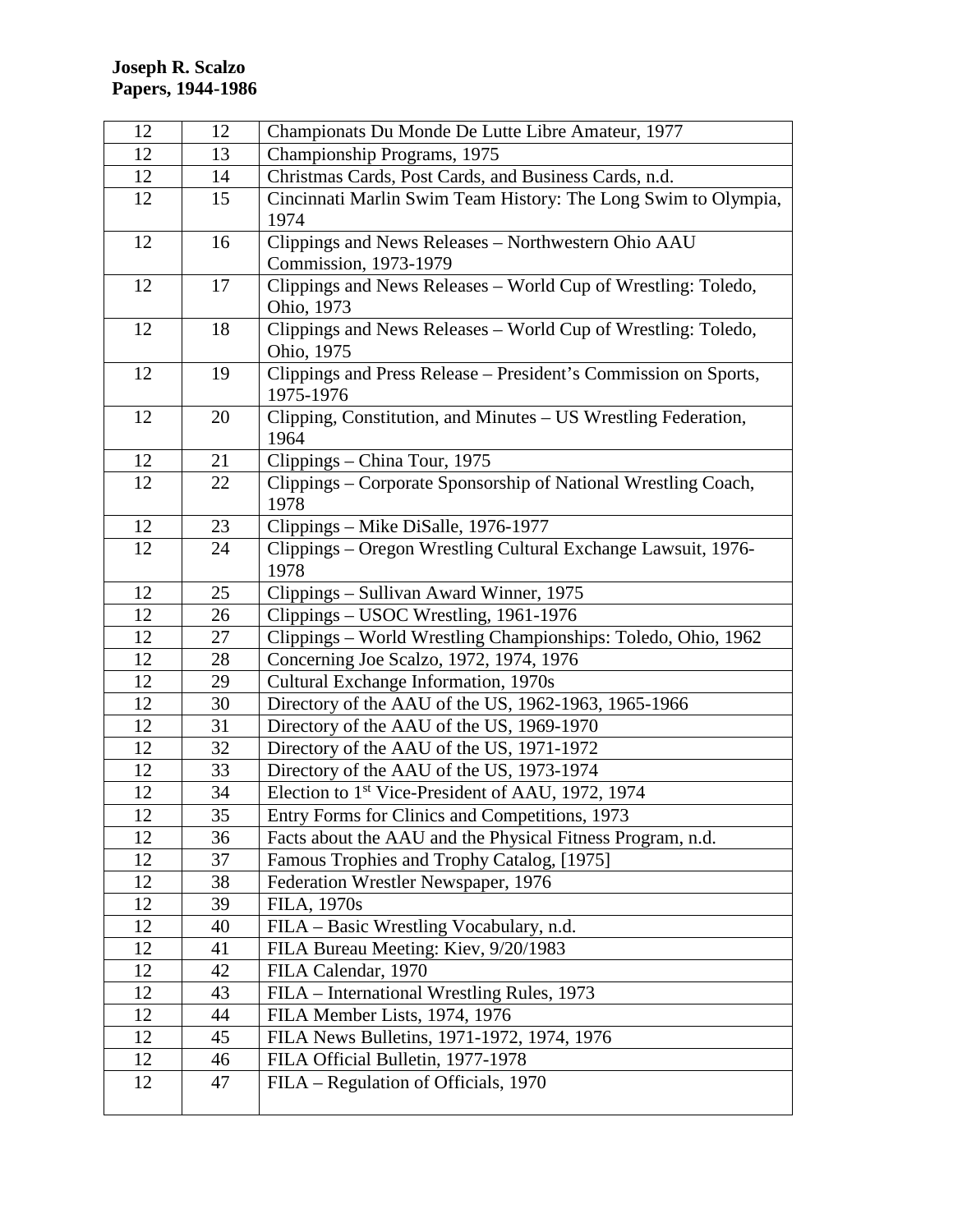| 12 | 48             | FILA Regulations - European Senior Wrestling Championships,         |
|----|----------------|---------------------------------------------------------------------|
|    |                | 1978                                                                |
| 12 | 49             | FILA - Sambo Rules, n.d.                                            |
| 12 | 50             | FINA Official Bulletin, 1974                                        |
| 12 | 51             | FINA Statutes (International Swimming Federation), 1976-1980        |
| 12 | 52             | "Goals in their Order of Priority," 1974                            |
| 12 | 53             | Greco-Roman Wrestling, 1965-1976                                    |
| 12 | 54             | Handbook and Personnel Guide - Junior Olympics, 1973-1974           |
| 12 | 55             | Handwritten material (no author), n.d.                              |
| 12 | 56             | Hsinhua News Bulletin and Peking Review - AAU China Tour,           |
|    |                | 1975                                                                |
| 12 | 57             | Insurance Committee of AAU, 1975                                    |
| 12 | 58             | International Amateur Wrestling Federation Statutes and Declaration |
|    |                | on Sport, 1971-1973                                                 |
| 12 | 59             | International and Universal Sports Magazines, 1970-1971             |
| 13 | $\mathbf{1}$   | International Wrestling, 1974-1975                                  |
| 13 | $\overline{2}$ | International Wrestling Rules, 1967-1968                            |
| 13 | 3              | International Wrestling Rules and Statutes, 1970                    |
| 13 | $\overline{4}$ | Introduction to Amateur Wrestling by Scalzo, n.d.                   |
| 13 | 5              | Joel Ferrell for Vice-President, 1976                               |
| 13 | 6              | Law and Legislation Committee Annual Convention: Phoenix,           |
|    |                | Arizona, 1976                                                       |
| 13 | 7              | Mexico Trip - NCAA-AAU Conflict, 1978                               |
| 13 | 8              | Military and Sports, 1971-1972                                      |
| 13 | 9              | National AAU Convention: San Francisco, California, 1970            |
| 13 | 10             | National AAU Convention: West Yellowstone, Montana, 1973            |
| 13 | 11             | National AAU Membership Certificates, 1971, 1974, 1978              |
| 13 | 12             | National AAU Tournament Worksheets, 1953                            |
| 13 | 13             | National AAU Wrestling Championships, 1954-1966                     |
| 13 | 14             | National AAU Wrestling Championships: Lincoln, Nebraska, 1966       |
| 13 | 15             | National Meeting: Kansas City, Missouri, 1972                       |
| 13 | 16             | NCAA Clippings, 1975                                                |
| 13 | 17             | NCAA News, National Collegiate Wrestling Program, Constitution,     |
|    |                | and By-laws, 1963-1964                                              |
| 13 | 18             | NCAA News and Official Wrestling Guide, 1968                        |
| 13 | 19             | NCAA Report on the Sports and Recreational Programs of the          |
|    |                | Nation's Universities and Colleges, 1966-1967                       |
| 13 | 20             | NCAA Wrestling Tournament: Kent State University, 1963              |
| 13 | 21             | News Clippings, 1964-1979                                           |
| 13 | 22             | News Clippings - World Cup of Wrestling: Toledo, Ohio, 1976         |
| 13 | 23             | News Clippings - World Wrestling Championships: Edmonton,           |
|    |                | Canada, 1970                                                        |
| 13 | 24             | News Releases, 1960s                                                |
| 13 | 25             | News Releases, 1973-1975                                            |
| 13 | 26             | News Releases - Northwest Ohio AAU, 1977-1978                       |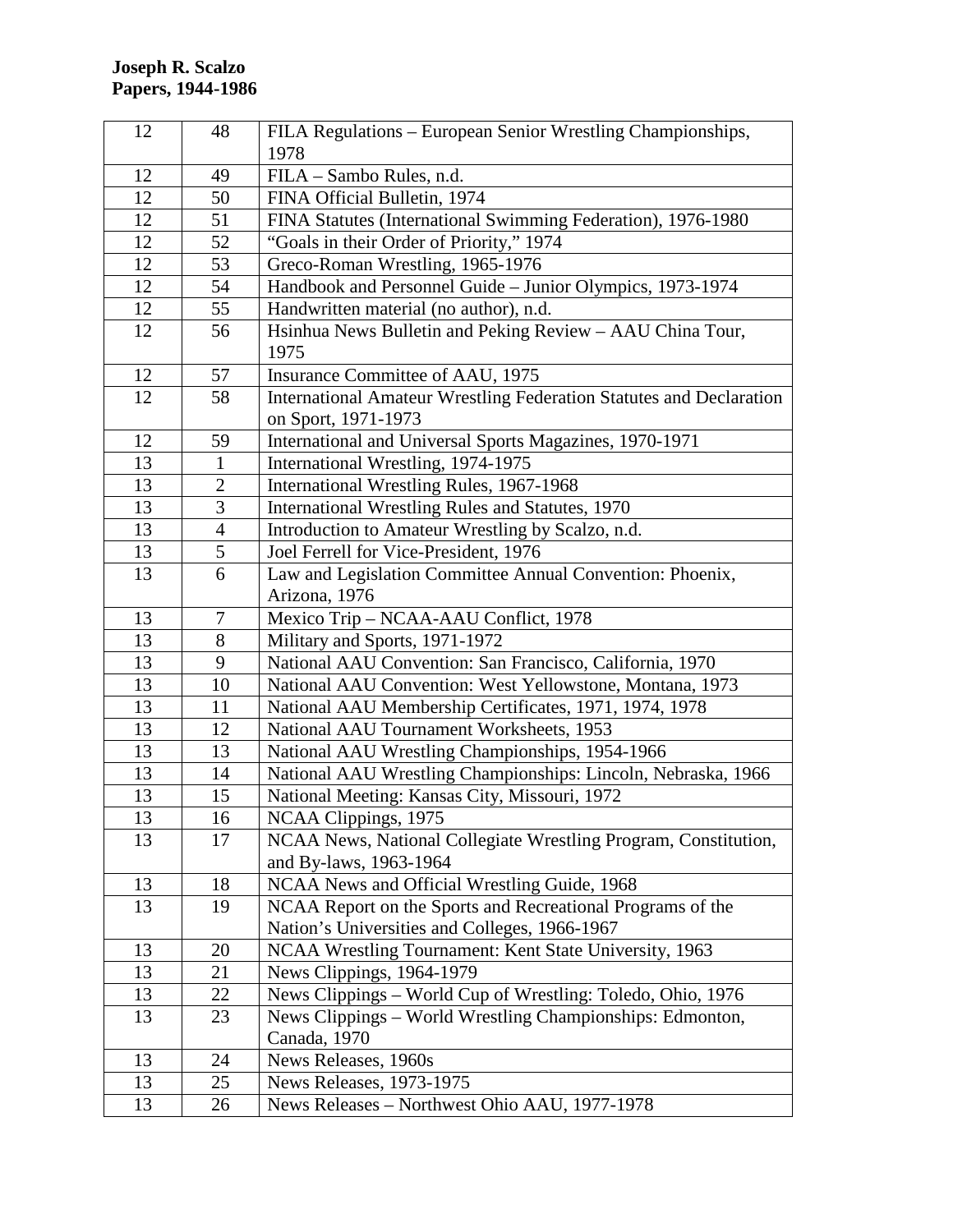| 13 | 27 | News Releases and Reports - AAU and US Wrestling Federation          |
|----|----|----------------------------------------------------------------------|
|    |    | Conflict, 1968-1969                                                  |
| 13 | 28 | News Releases, Rules, and Reports – World Cup of Wrestling:          |
|    |    | Toledo, Ohio, 1975                                                   |
| 13 | 29 | Newsletters and Bulletins, 1954, 1969, 1973-1975                     |
| 13 | 30 | Newspaper and Magazine Clippings, 1970s                              |
| 13 | 31 | Newspaper Clippings and Weight Information - World Cup of            |
|    |    | Wrestling: Tehran, Iran, 1973                                        |
| 13 | 32 | Newspaper Clippings, 1973-1976                                       |
| 13 | 33 | Newspaper Clippings, 1974-1975                                       |
| 13 | 34 | Newspaper Clippings - FILA Dispute (AAU/USWF), 1970-1971             |
| 13 | 35 | Newspaper Clippings - NCAA-AAU-USWF Conflict, 1970-1973              |
| 13 | 36 | Notebook of Public Relations Activities - World Cup of Wrestling:    |
|    |    | Toledo, Ohio, 1977                                                   |
| 13 | 37 | Notes for Program, World Cup of Wrestling: Toledo, Ohio, 1976        |
| 13 | 38 | <b>Official Entry Forms for Wrestling Tournaments, 1978</b>          |
| 13 | 39 | Ohio AAU, 1958-1972                                                  |
| 13 | 40 | Ohio Wrestling, 1971, 1973                                           |
| 13 | 41 | Olympic and AAU Clippings, 1972-1976                                 |
| 13 | 42 | Packet for West Germany, World Wrestling Championships:              |
|    |    | Toledo, Ohio, 1962                                                   |
| 13 | 43 | Paid Leave for Athletes (clippings and press release), 1974          |
| 13 | 44 | Pamphlets - World Cup of Amateur Wrestling: Toledo, Ohio, 1976       |
| 13 | 45 | Pamphlets and Flyers - World Cup of Wrestling: Toledo, Ohio,<br>1973 |
| 13 | 46 | Pamphlets and Flyers – World Cup of Wrestling: Toledo, Ohio,<br>1975 |
| 13 | 47 | Physical Fitness, 1970s                                              |
| 13 | 48 | Playing Politics With Sports, 1975                                   |
| 13 | 49 | Polish Wrestlers Visit Toledo, 1974                                  |
| 13 | 50 | Poster – AAU Junior Olympics, n.d.                                   |
| 13 | 51 | Poster - World Cup of Wrestling: Toledo, Ohio, 1973                  |
| 13 | 52 | Prepared Binder with Publicity, Budget, etc.: World Cup of           |
|    |    | Wrestling: Toledo, Ohio, 1979 (1 of 2)                               |
| 13 | 53 | Prepared Binder with Publicity, Budget, etc.: World Cup of           |
|    |    | Wrestling: Toledo, Ohio, 1979 (2 of 2)                               |
| 13 | 54 | President's Commission on Sports, 1975-1976                          |
| 13 | 55 | Presidential Appointments, 1974-1975                                 |
| 13 | 56 | Press Guide, 1975                                                    |
| 13 | 57 | Press Release, Itinerary, Clippings, and Expense Report: World       |
|    |    | Wrestling Championships: Toledo, Ohio, 1963                          |
| 13 | 58 | Press Release: World Cup of Wrestling: Toledo, Ohio, 1978            |
| 13 | 59 | Press Releases, 1972, 1974-1977, 1979                                |
| 13 | 60 | Press Releases, 1974                                                 |
| 13 | 61 | Press Releases and Miscellaneous: China Tour, 1975                   |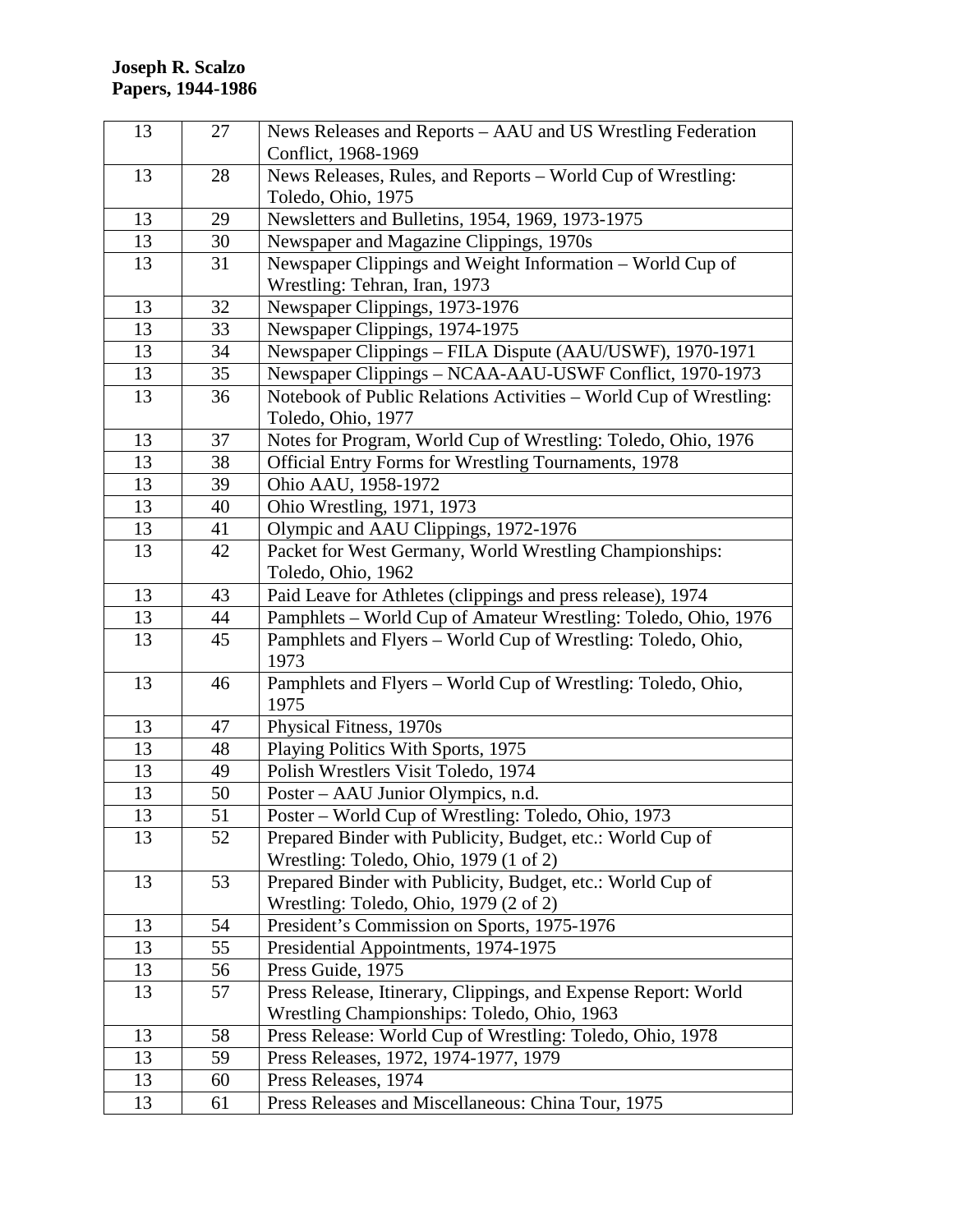| 14 | $\mathbf{1}$   | Press Releases, World Wrestling Championships: Toledo, Ohio,<br>1962                      |
|----|----------------|-------------------------------------------------------------------------------------------|
| 14 | $\overline{2}$ | Program, Annual Convention: Lake Placid, New York, 1971                                   |
| 14 | $\overline{3}$ | Program, Men's and Women's Outdoor Swimming and Diving,<br>1965                           |
| 14 | $\overline{4}$ | Program, National AAU Outdoor Women's Track and Field<br>Championships, 1969              |
| 14 | 5              | Program, National YMCA Wrestling Championships, 1965                                      |
| 14 | 6              | Program, Philadelphia Marathon, 1975                                                      |
| 14 | $\tau$         | Program, Track and Field Championships, 1975                                              |
| 14 | 8              | Program, Women's National AAU Basketball Championships, 1975                              |
| 14 | 9              | Program and Clippings, AAU Bicentennial Project, 1975                                     |
| 14 | 10             | Program and Clippings, Golden Gloves, 1975                                                |
| 14 | 11             | Program and International Rules, National AAU Wrestling<br>Committee, 1972                |
| 14 | 12             | Program and Proclamation, World Cup of Wrestling, Toledo, Ohio,<br>1975                   |
| 14 | 13             | Program and Final Results, Japanese Foreign Exchange Tour, 1964                           |
| 14 | 14             | Programs in Chinese, 1975                                                                 |
| 14 | 15             | Program, Minutes, and Executive Brief, AAU Annual Convention:                             |
|    |                | Miami Beach, Florida, 1969                                                                |
| 14 | 16             | Programs, Banquet of Champions, 1973-1981                                                 |
| 14 | 17             | Programs, Junior World Wrestling and Indoor Track and Field<br>Championships, 1973        |
| 14 | 18             | Programs for Sporting Events, 1974-1975                                                   |
| 14 | 19             | Publicity, 1974                                                                           |
| 14 | 20             | Publicity, World Wrestling Championships: Toledo, Ohio, 1966                              |
| 14 | 21             | Publicity Questionnaire for FILA Representatives and Bureau<br>Members, 1972              |
| 14 | 22             | Regulations and Agreements, World Wrestling Championships:<br>Toledo, Ohio, 1962          |
| 14 | 23             | Remarks and Statements, President's Commission on Sports, 1975-<br>1976                   |
| 14 | 24             | Requirements for the Good Wrestling Official, n.d.                                        |
| 14 | 25             | Restructuring the AAU, 1975-1976                                                          |
| 14 | 26             | Results, Wrestling Championships: Sweden and Bulgaria, 1963                               |
| 14 | 27             | Results and Clippings, World Cup of Wrestling: Toledo, Ohio, 1975                         |
| 14 | 28             | Rules for Organizations and Sporting Events, n.d.                                         |
| 14 | 29             | Sambo Wrestling, 1972, 1975                                                               |
| 14 | 30             | Scalzo Nomination and Election to 2 <sup>nd</sup> Vice President of National<br>AAU, 1970 |
| 14 | 31             | Scalzo FILA Bureau Nomination, 1974, 1976                                                 |
| 14 | 32             | Scalzo's Notebook: USSR Trip, 1975                                                        |
| 14 | 33             | Schedule and Photograph, World Cup of Wrestling: Toledo, Ohio,<br>1975                    |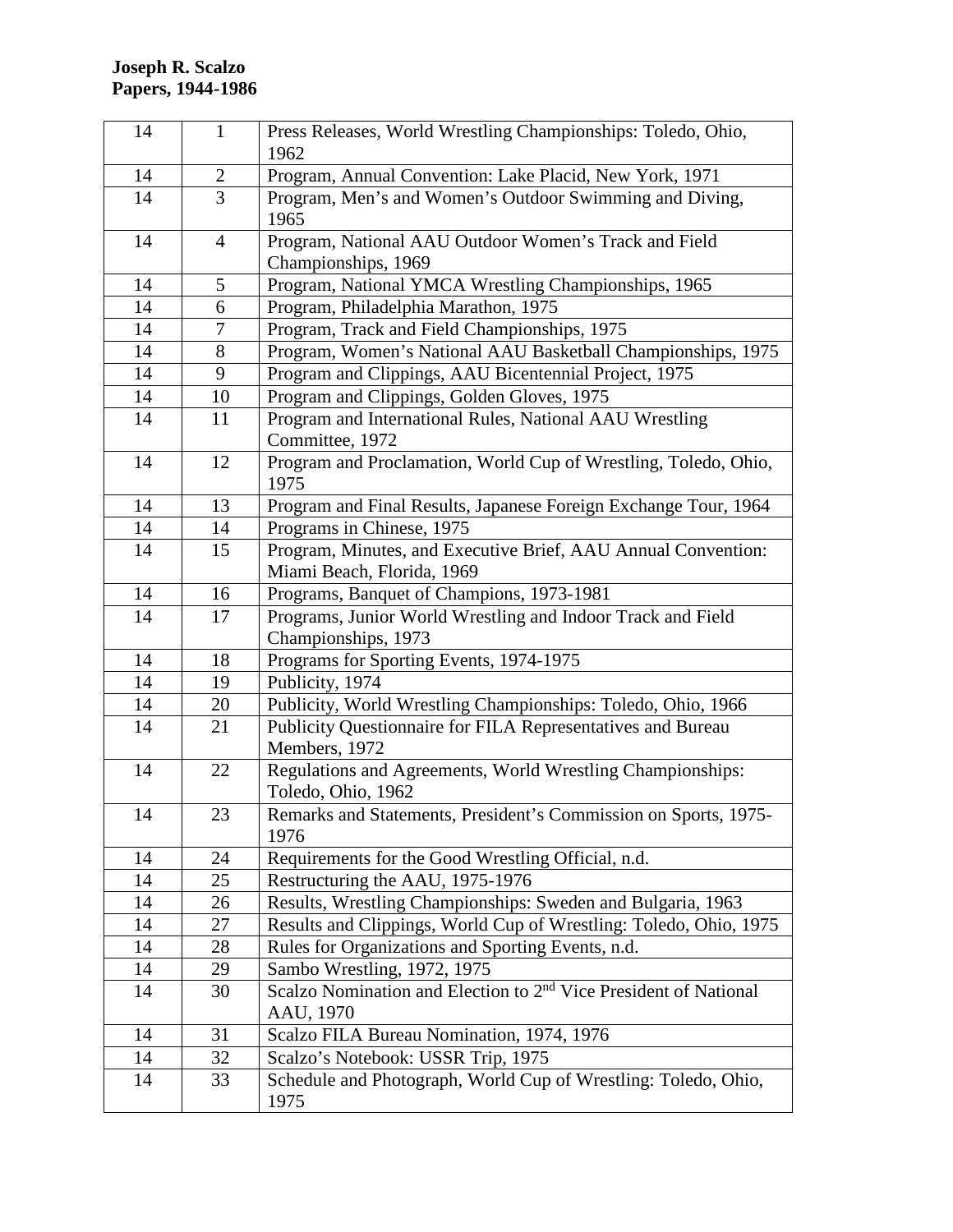| 14 | 34 | Schedules and Programs, World Cup Tournament: Toledo, Ohio,<br>1976    |
|----|----|------------------------------------------------------------------------|
| 14 | 35 | Schedules and Results, National AAU Wrestling Championships:           |
|    |    | San Francisco, California, 1963                                        |
| 14 | 36 | Scholastic Wrestling News, 1975                                        |
| 14 | 37 | Scholastic Wrestling News, 1976                                        |
| 14 | 38 | Scrapbook, High Altitude Training: Adams College, Colorado, 1965       |
| 14 | 39 | Song Lyrics, "Bad Bad Scalzo Joe," n.d.                                |
| 14 | 40 | Song Written by Scalzo, "Golden Years," n.d.                           |
| 14 | 41 | South Africa/ Oregon Wrestling Exchange, 1976                          |
| 14 | 42 | Spain Convention, 1975                                                 |
| 14 | 43 | Spectator's Guide to Sports (Contribution by Scalzo), 1975             |
| 14 | 44 | Speech Material, Pamphlets, and Clippings, Medical Aspects of          |
|    |    | Wrestling and Olympic Prospects, 1978 (folder contains                 |
|    |    | audiocassette)                                                         |
| 14 | 45 | Speeches, 1975                                                         |
| 14 | 46 | Speeches and Messages from Scalzo, 1974-1975                           |
| 14 | 47 | Sports Illustrated - China Tour Articles, 1975                         |
| 14 | 48 | Stan Dziedzic (National Wrestling Coach), 1978-1979                    |
| 14 | 49 | Surveys from AAU Wrestling Charter to Europe, 1975                     |
| 14 | 50 | Sweden Itinerary, 1983-1984                                            |
| 14 | 51 | Swimming World Magazine, 1976                                          |
| 14 | 52 | Team Rosters, World Wrestling Cup: Toledo, Ohio, 1975                  |
| 14 | 53 | Tehran Guide, World Wrestling Championships: Tehran, Iran, 1973        |
| 14 | 54 | The Blade Newspaper Insert, World Cup of Wrestling, 1973               |
| 14 | 55 | "The Soft American" by John F. Kennedy, 1960                           |
| 14 | 56 | Things To Do - World Cup of Wrestling: Toledo, Ohio, 1975              |
| 14 | 57 | Toledo AAU, 1978                                                       |
| 14 | 58 | United States Wrestling Federation, 1970                               |
| 14 | 59 | <b>USAREUR Wrestling Coaches and Officials Clinic, 1968</b>            |
| 14 | 60 | USWF and AAU Negotiations, 1968, 1970, 1972                            |
| 14 | 61 | Women's Basketball, 1974, 1976                                         |
| 14 | 62 | World Amateur Wrestling Championships: France, 1965                    |
| 14 | 63 | World Cup of Wrestling: Toledo, Ohio, 1973                             |
| 14 | 64 | World Cup of Wrestling: Toledo, Ohio, 1975                             |
| 14 | 65 | World Cup of Wrestling: Toledo, Ohio, 1976                             |
| 14 | 66 | World Cup of Wrestling: Toledo, Ohio, 1977-1978                        |
| 14 | 67 | World Cup Of Wrestling: Toledo, Ohio, 1979                             |
| 14 | 68 | World Wrestling Championships, 1960, 1962, 1966, 1970                  |
| 14 | 69 | Wrestler's Ear, 1977                                                   |
| 14 | 70 | Wrestling Competition: Programs and Registration Sheets, 1956-<br>1986 |
| 14 | 71 | Wrestling Events Applications, 1975-1977                               |
| 14 | 72 | Wrestling in Lausanne, Switzerland, 1977                               |
| 14 | 73 | Wrestling Magazines and Newsletters, 1969-1978                         |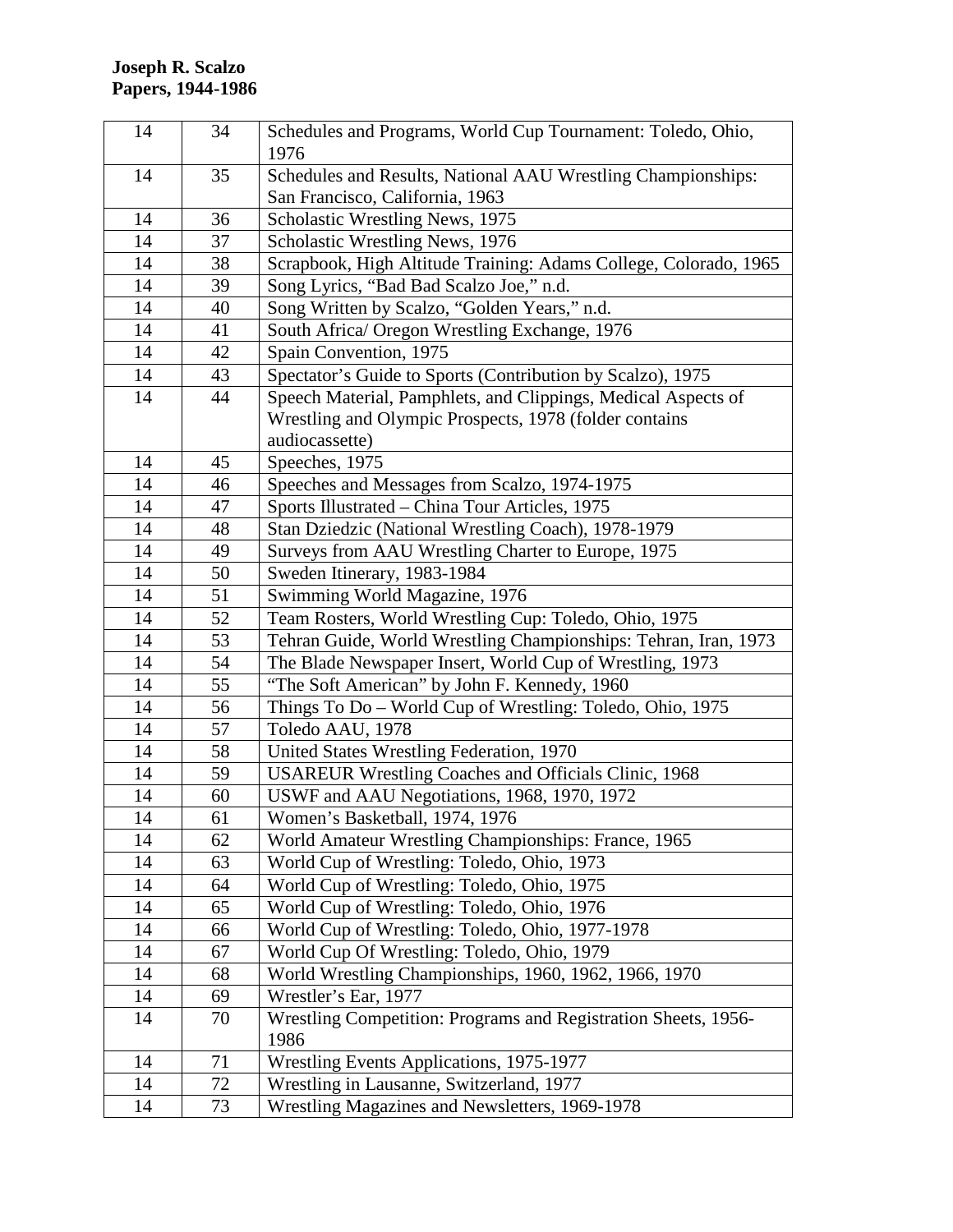| 14 | 74             | Wrestling Officials Manual, Constitution, By-laws, and Report: US   |
|----|----------------|---------------------------------------------------------------------|
|    |                | Wrestling Federation, 1966-1968                                     |
| 14 | 75             | Wrestling Officiating, 1969-1970                                    |
| 14 | 76             | Wrestling Opportunities for Wrestlers, Coaches, and Officials, 1976 |
| 14 | 77             | Wrestling Tournament Applications and Programs, 1953, 1978          |
| 14 | 78             | Writings and Reports by Scalzo, [1976]                              |
| 15 | $\mathbf{1}$   | Miscellaneous AAU Programs and Magazines, 1970, 1975, 1978          |
| 15 | 2              | Miscellaneous Bulletins, etc., 1970s, 1985                          |
| 15 | 3              | Miscellaneous: Toledo Area Wrestling, 1976-1978                     |
| 15 | $\overline{4}$ | Miscellaneous, World Wrestling Championships: Toledo, Ohio,         |
|    |                | 1962                                                                |
|    |                |                                                                     |
|    |                | <b>Subseries F: Proceedings</b>                                     |
| 15 | 5              | AAU National Directories, 1961, 1975-1976                           |
| 15 | 6              | AAU Presidential Nominations, 1974                                  |
| 15 | 7              | Agenda - National AAU Convention, 1970                              |
| 15 | 8              | Agenda – USWF-AAU Meeting, 1976                                     |
| 15 | 9              | Agendas, 1964, 1974, 1977                                           |
| 15 | 10             | Agendas and Notices of Meetings, 1970-1976                          |
| 15 | 11             | Agendas, Minutes, and Schedules, National Meeting: Phoenix,         |
|    |                | Arizona, 1976                                                       |
| 15 | 12             | Agendas, Minutes, and Schedules, Presidents Commission, 1976        |
| 15 | 13             | Agendas, National AAU Convention: New Orleans, Louisiana, 1975      |
| 15 | 14             | Calendars - AAU National and International, 1975-1977               |
| 15 | 15             | Calendars - FILA, 1979-1982                                         |
| 15 | 16             | FILA Bureau: Portoroz, Yugoslavia, 1978                             |
| 15 | 17             | FILA Congress Meeting: Montreal, 1976                               |
| 15 | 18             | FILA Congress Meeting: Mexico City, 1978                            |
| 15 | 19             | First Pan-American Meeting of Executive Committee, 1976             |
| 15 | 20             | Membership - American Wrestling Coaches and Officials               |
|    |                | Association, 1963                                                   |
| 15 | 21             | Membership - National AAU "3000" Club, n.d.                         |
| 15 | 22             | Membership - Ohio AAU, 1958-1978                                    |
| 15 | 23             | Membership – People and Organizations, 1954-1975                    |
| 15 | 24             | Membership and Calendar - National AAU, 1974-1976                   |
| 15 | 25             | Membership and Committees - Toledo Area Wrestling Association,      |
|    |                | 1978                                                                |
| 15 | 26             | Membership and Minutes - Northwestern Ohio AAU Commission,          |
|    |                | 1968-1980                                                           |
| 15 | 27             | Membership and Minutes - Ohio and Northwestern Ohio AAU,            |
|    |                | 1972-1977                                                           |
| 15 | 28             | Membership and Schedules - Toledo Area Wrestling Association,       |
|    |                | 1970-1979                                                           |
| 15 | 29             | Membership, Minutes, and Financial Report - Ohio AAU, 1972,         |
|    |                | 1976                                                                |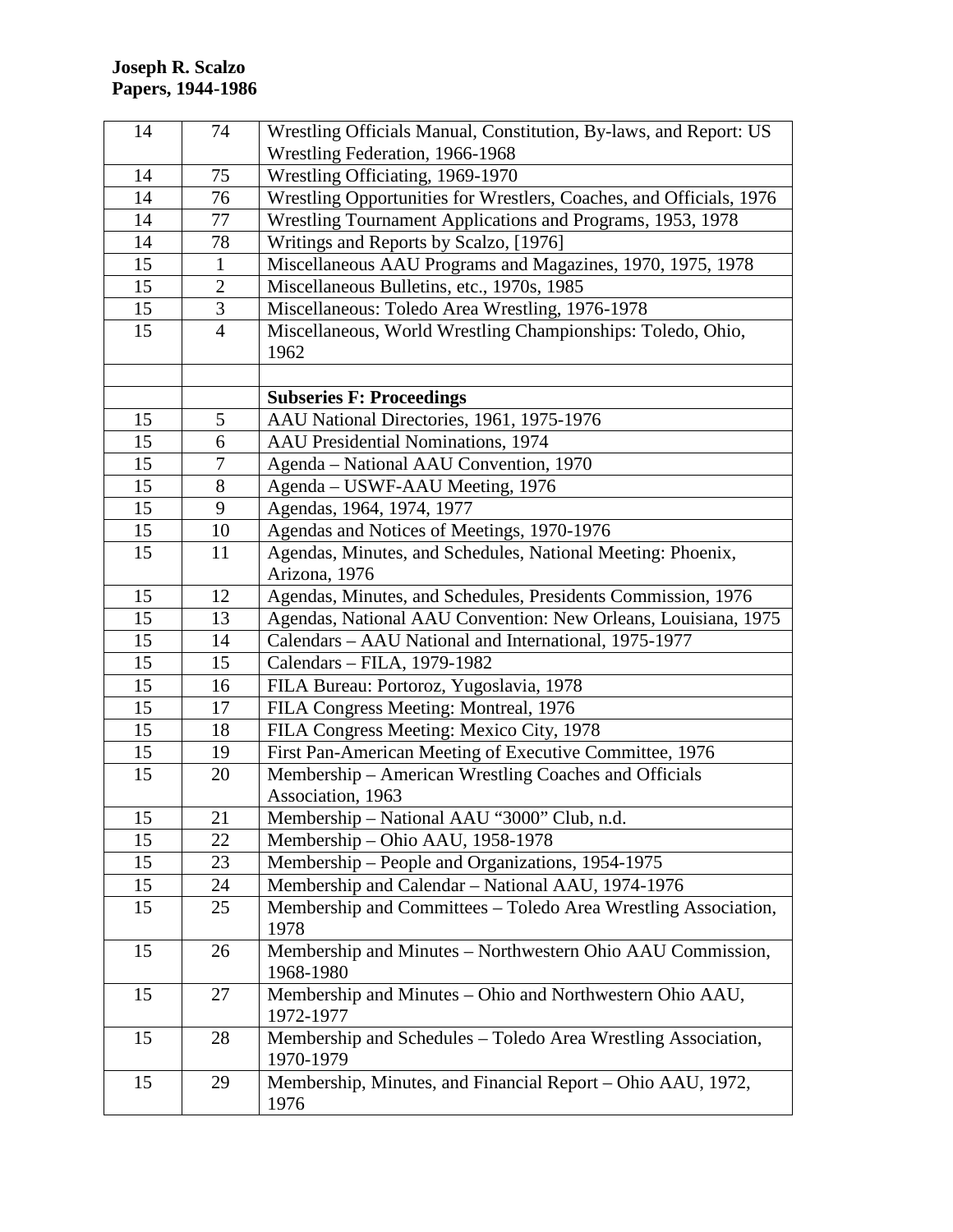| 15 | 30 | Minutes – Amateur Wrestling Foundation: Waterloo, Iowa, 1969       |
|----|----|--------------------------------------------------------------------|
| 15 | 31 | Minutes - Annual AAU Convention: San Francisco, California,        |
|    |    | 1970                                                               |
| 15 | 32 | Minutes - Annual AAU Convention: Lake Placid, New York, 1971       |
| 15 | 33 | Minutes – Annual AAU Convention: Washington, D.C., 1974            |
| 15 | 34 | Minutes – Coaches Commission, 1977                                 |
| 15 | 35 | Minutes – Executive Committee, 1969, 1971-1972                     |
| 15 | 36 | Minutes - FILA Bureau Meetings, 1972                               |
| 15 | 37 | Minutes – FILA Finance Commission Meetings, 1976-1977              |
| 15 | 38 | Minutes – FILA Miscellaneous Minutes, 1973, 1976                   |
| 15 | 39 | Minutes - National AAU Wrestling Committee, 1955                   |
| 15 | 40 | Minutes - National AAU Wrestling Committee International           |
|    |    | Section, 1962-1963                                                 |
| 15 | 41 | Minutes - National Greco-Roman Coach's Meeting, 1977               |
| 15 | 42 | Minutes – National Meeting: Kansas City, Missouri, 1972            |
| 15 | 43 | Minutes - National Syllabus Committee, 1978                        |
| 15 | 44 | Minutes – Ohio AAU, 1971-1984 (includes some financial reports)    |
| 15 | 45 | Minutes $-$ S-3500 "Pearson's Bill," 1973                          |
| 15 | 46 | Minutes - Toledo Organizing Committee, Amateur Wrestling           |
|    |    | World's Championships, 1962                                        |
| 15 | 47 | Minutes - USAWA (AAU) Meetings, 1970                               |
| 15 | 48 | Minutes - World Cup of Wrestling Tournament: Toledo, Ohio, 1975    |
| 15 | 49 | Minutes - World Cup of Wrestling Tournament: Toledo, Ohio, 1976    |
| 15 | 50 | Minutes - World Wrestling Championships Committee, 1961-1962       |
| 15 | 51 | Minutes – Wrestling and AAU Board of Directors Meetings, 1963,     |
|    |    | 1970, 1975, 1977-1978                                              |
| 15 | 52 | Minutes and Committee Assignments, Wrestling World's               |
|    |    | Championships, 1962                                                |
| 15 | 53 | National AAU Wrestling Committee Meetings, 1965-1975               |
| 15 | 54 | National AAU Wrestling Committee Meeting, 1977                     |
| 15 | 55 | National Executive Committee Meeting: Indianapolis, Indiana, 1974  |
| 15 | 56 | National Executive Committee Meetings, 1975-1977                   |
| 15 | 57 | National Meeting: West Yellowstone, Montana, 1973                  |
| 15 | 58 | Nominations, 1966, 1973-1974                                       |
| 15 | 59 | Reunion du Bureau FILA Meeting: New Delhi, India, 1967             |
| 15 | 60 | Rosters and Coach Lists, World Cup of Wrestling: Toledo, Ohio,     |
|    |    | 1973                                                               |
| 15 | 61 | Schedule and List of Attendants, International Festival, 1972-1973 |
| 15 | 62 | Schedule, World Cup of Wrestling: Toledo, Ohio, 1975               |
| 15 | 63 | Schedules for Wrestling Events, 1973-1977                          |
| 15 | 64 | Schedules, Committees, and Calendars, 1966-1985                    |
| 15 | 65 | Schedules, National AAU Wrestling and Others, 1974-1975            |
| 15 | 66 | Sports Arbitration Board Report, 1968                              |
| 15 | 67 | USWF-AAU Meeting: O'Hare Airport, 1970                             |
| 15 | 68 | Vincent Zuaro: Arbitration, 1973, 1977-1978                        |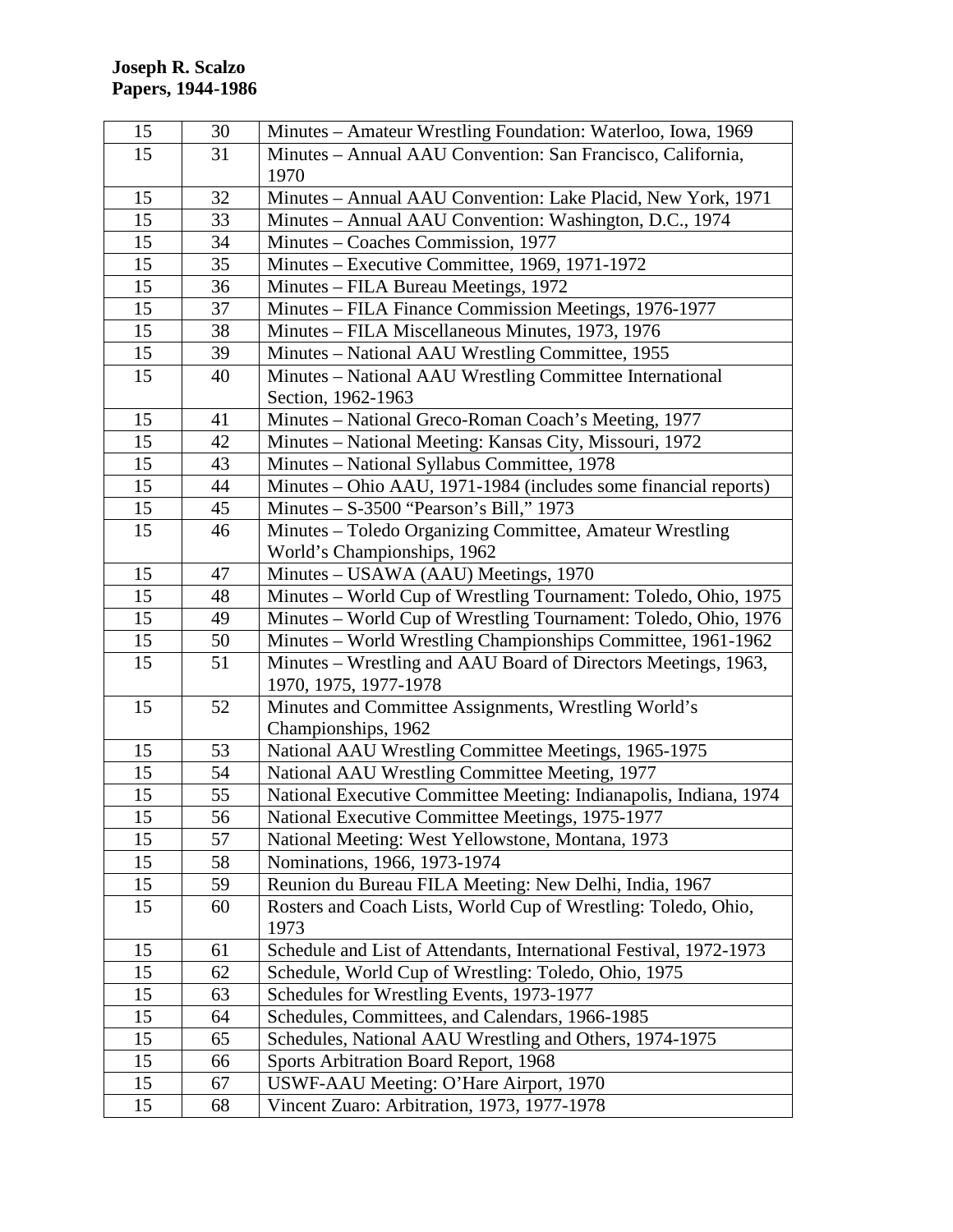| 15 | 69             | Weight Class, Amateur Wrestling World Championships: Toledo,      |
|----|----------------|-------------------------------------------------------------------|
|    |                | Ohio, 1966                                                        |
| 15 | 70             | Miscellaneous Minutes, 1962-1975 (1 of 2)                         |
| 15 | 71             | Miscellaneous Minutes, 1962-1975 (2 of 2)                         |
| 15 | 72             | Miscellaneous Minutes and Agendas, 1964-1985                      |
|    |                |                                                                   |
|    |                | <b>Subseries G: Reports</b>                                       |
| 16 | $\mathbf{1}$   | AAU-NCAA- Federation Conflict, 1970-1973                          |
| 16 | $\overline{2}$ | Chairman's (Scalzo's) Convention Report, 1965                     |
| 16 | 3              | Chairman's Report: Amateur World Wrestling Championships, 1966    |
| 16 | 4              | Championats D'Europe, 1976                                        |
| 16 | 5              | China Tour, 1975                                                  |
| 16 | 6              | Colorado-Oklahoma Amateur Wrestling Team Tour: Japan, 1962        |
| 16 | 7              | FILA Reports, 1980-1981                                           |
| 16 | 8              | Foreign Exchange Programs, 1974-1975                              |
| 16 | 9              | Fundamentals of Sports Training for Wrestlers; Planning and       |
|    |                | Controlling of Training Loads in Wrestling, 1976                  |
| 16 | 10             | Fundraising, 1968, 1974, n.d.                                     |
| 16 | 11             | Greco-Roman Reports and Results, 1969-1978                        |
| 16 | 12             | Information Compiled to Secure AAU Wrestling in the USA and       |
|    |                | FILA, 1969-1970                                                   |
| 16 | 13             | International Federation of Gymnastics, 1970                      |
| 16 | 14             | International Wrestling, 1969, 1972, 1975                         |
| 16 | 15             | Introduction to Greco-Roman Wrestling by Joe Scalzo and Joe       |
|    |                | Lanzi, n.d.                                                       |
| 16 | 16             | Junior Worlds, Greco-Roman Wrestling Team Camp, Goals and         |
|    |                | Status of Wrestling, 1970-1971                                    |
| 16 | 17             | Law and Legislation Committee Report: AAU Annual Convention,      |
|    |                | 1974                                                              |
| 16 | 18             | Ohio AAU Reports and Results, 1966-1979                           |
| 16 | 19             | Olympic AAU Reports, FILA Annual Meeting: Mexico City, 1978       |
| 16 | 20             | Present Status of a National Sports Medicine Institute, 1971      |
| 16 | 21             | Reports for Northwestern Ohio AAU Commission, 1970, 1973,<br>1979 |
| 16 | 22             | Reports on World Championships, 1969-1970                         |
| 16 | 23             | Request for Federal Funds from Existing or Pending Federal        |
|    |                | Programs, n.d.                                                    |
| 16 | 24             | Results and Report of Pan-American Wrestling Team, 1971           |
| 16 | 25             | Results for Wrestling Championships, 1964, 1966, 1975             |
| 16 | 26             | Results from Competition, 1973                                    |
| 16 | 27             | Results of AAU Freestyle Wrestling Championships, 1966            |
| 16 | 28             | Results of the World Cup of Wrestling, 1973                       |
| 16 | 29             | Results of Wrestling, including World Championships in            |
|    |                | Gothenburg, Sweden, 1977                                          |
| 16 | 30             | Review of the AAU, 1973                                           |